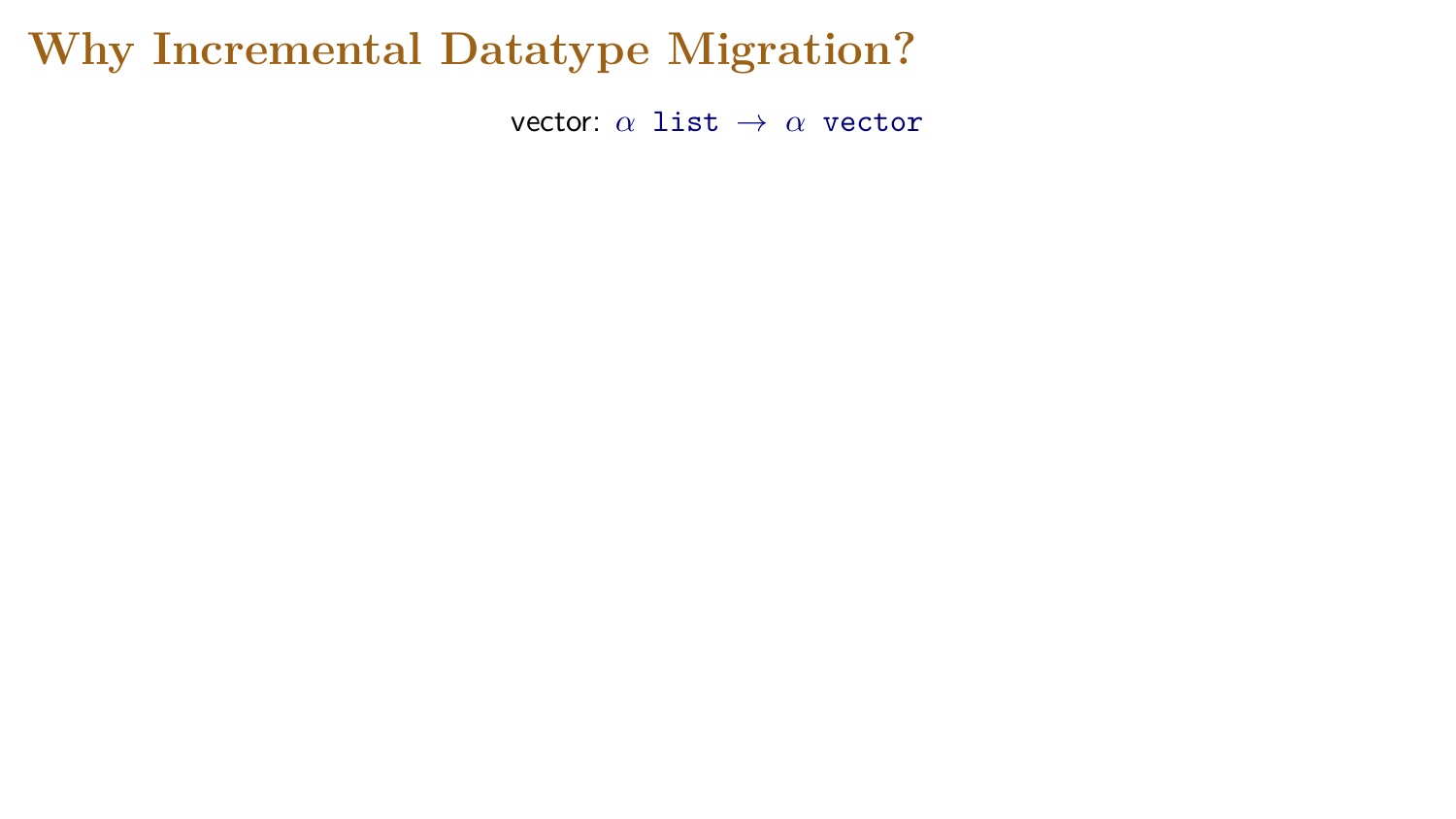```
(* module A *)
fun derivatives(f, depth) =
  let val results: real list list = ...in results
  end
fun integrals(f, depth) =let val results: real list list = ...in results
  end
```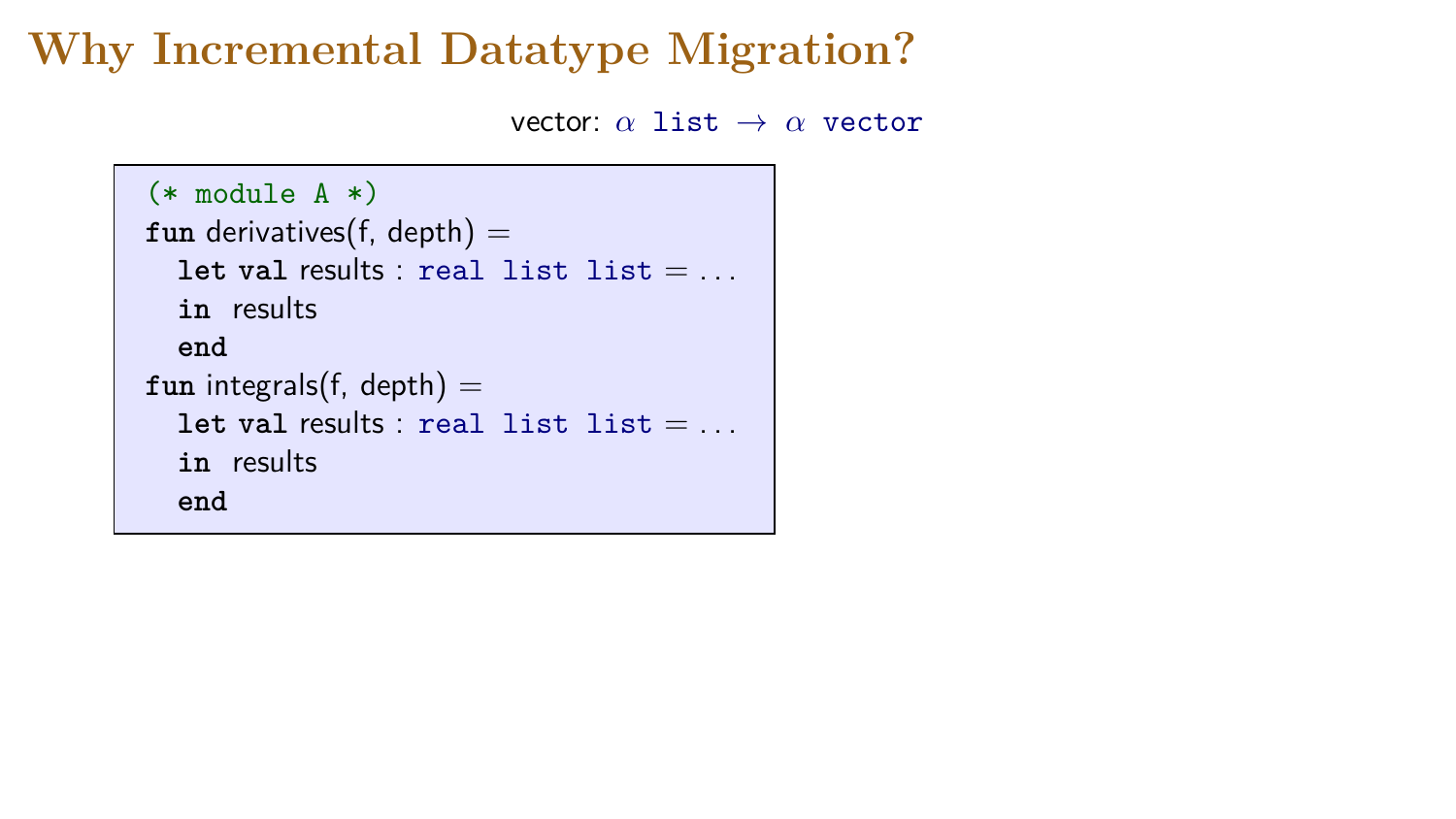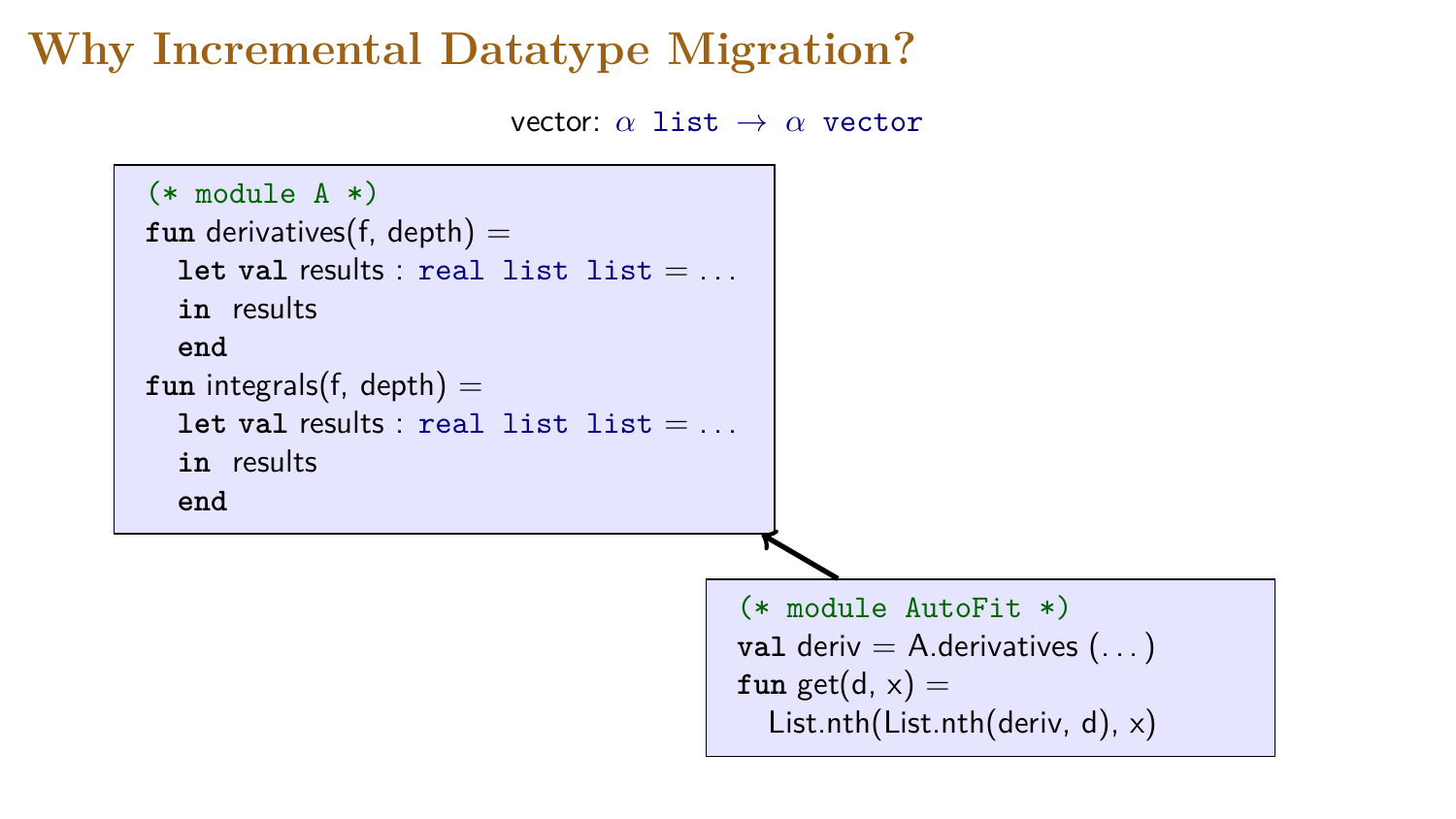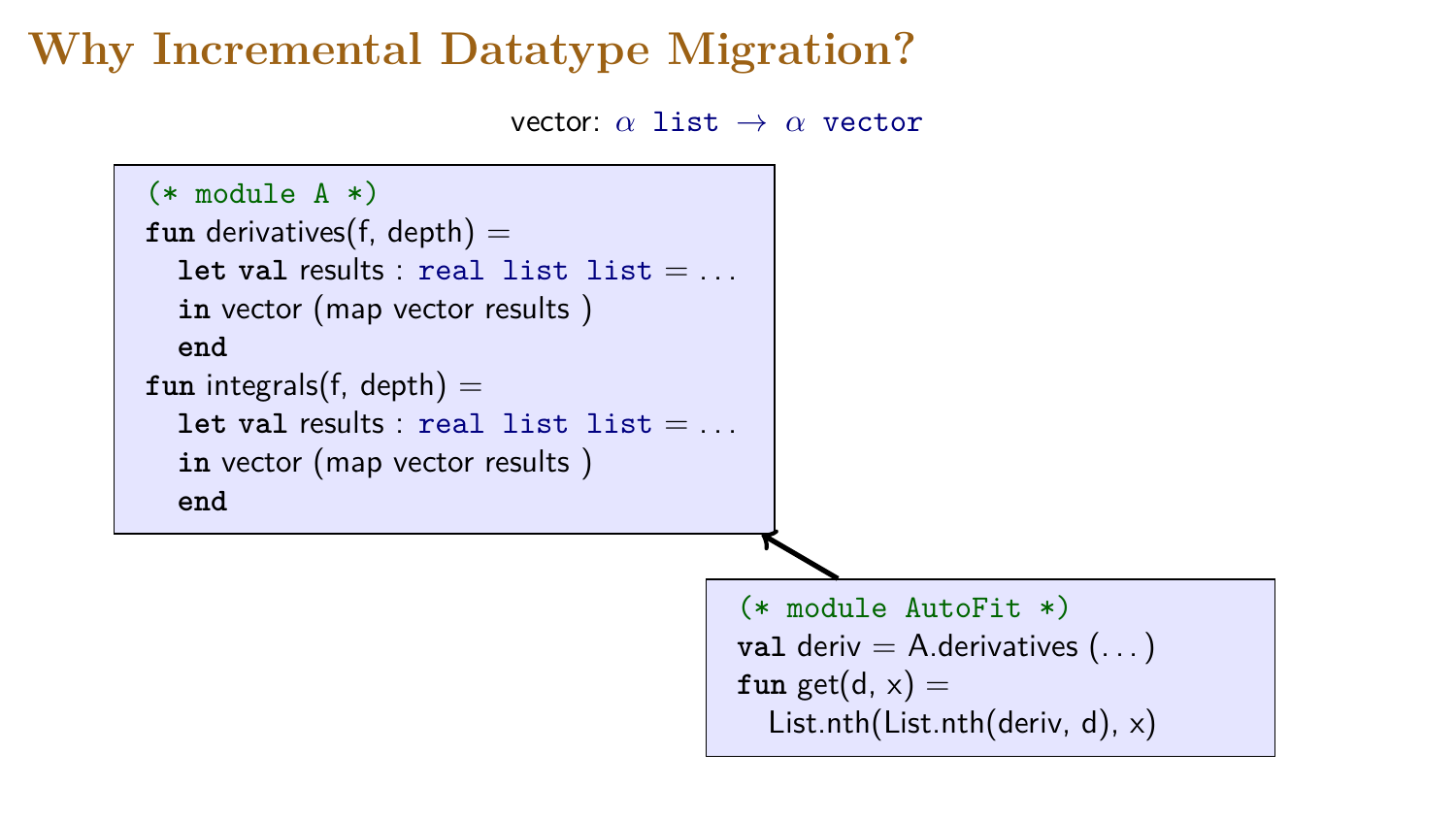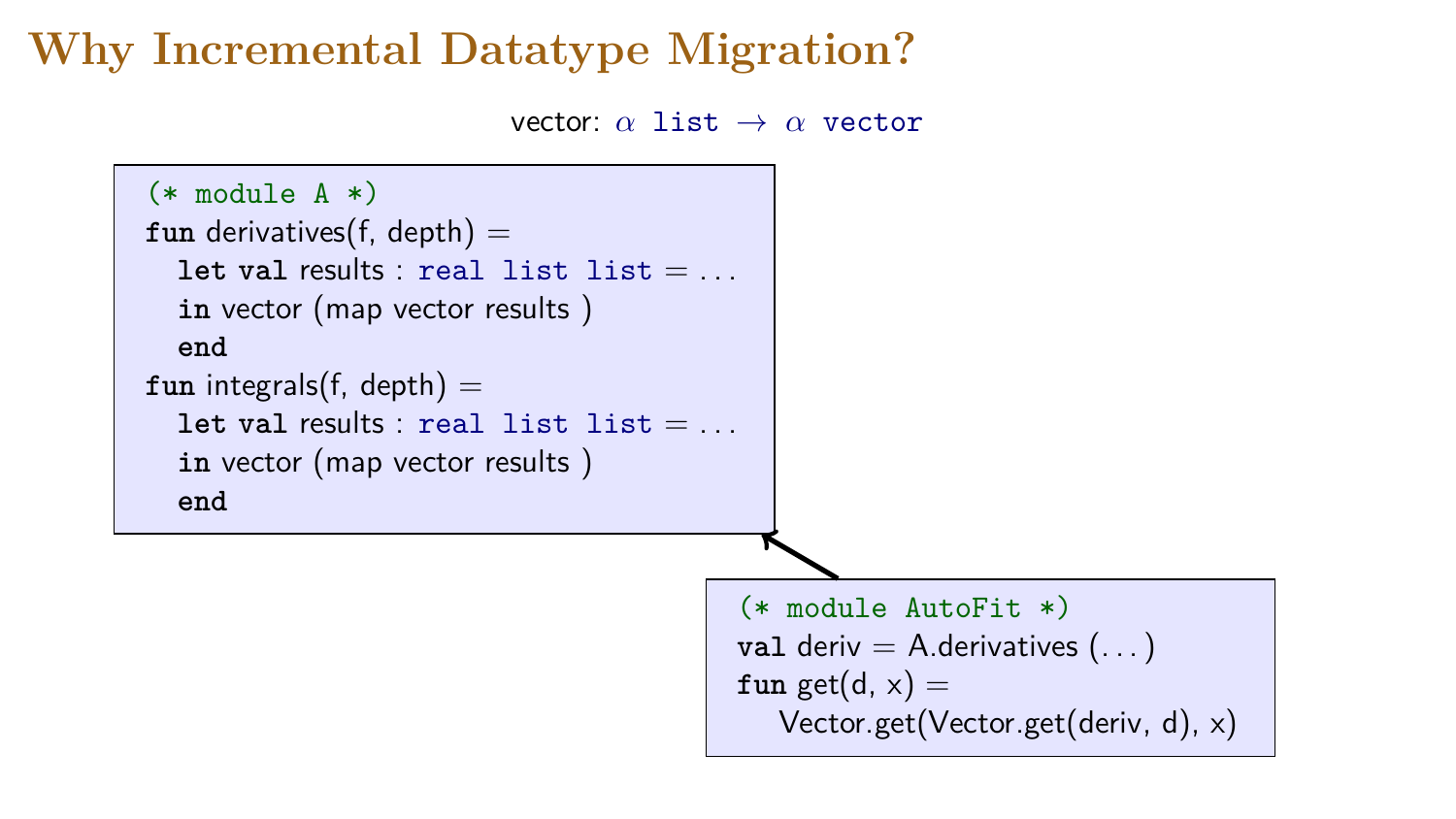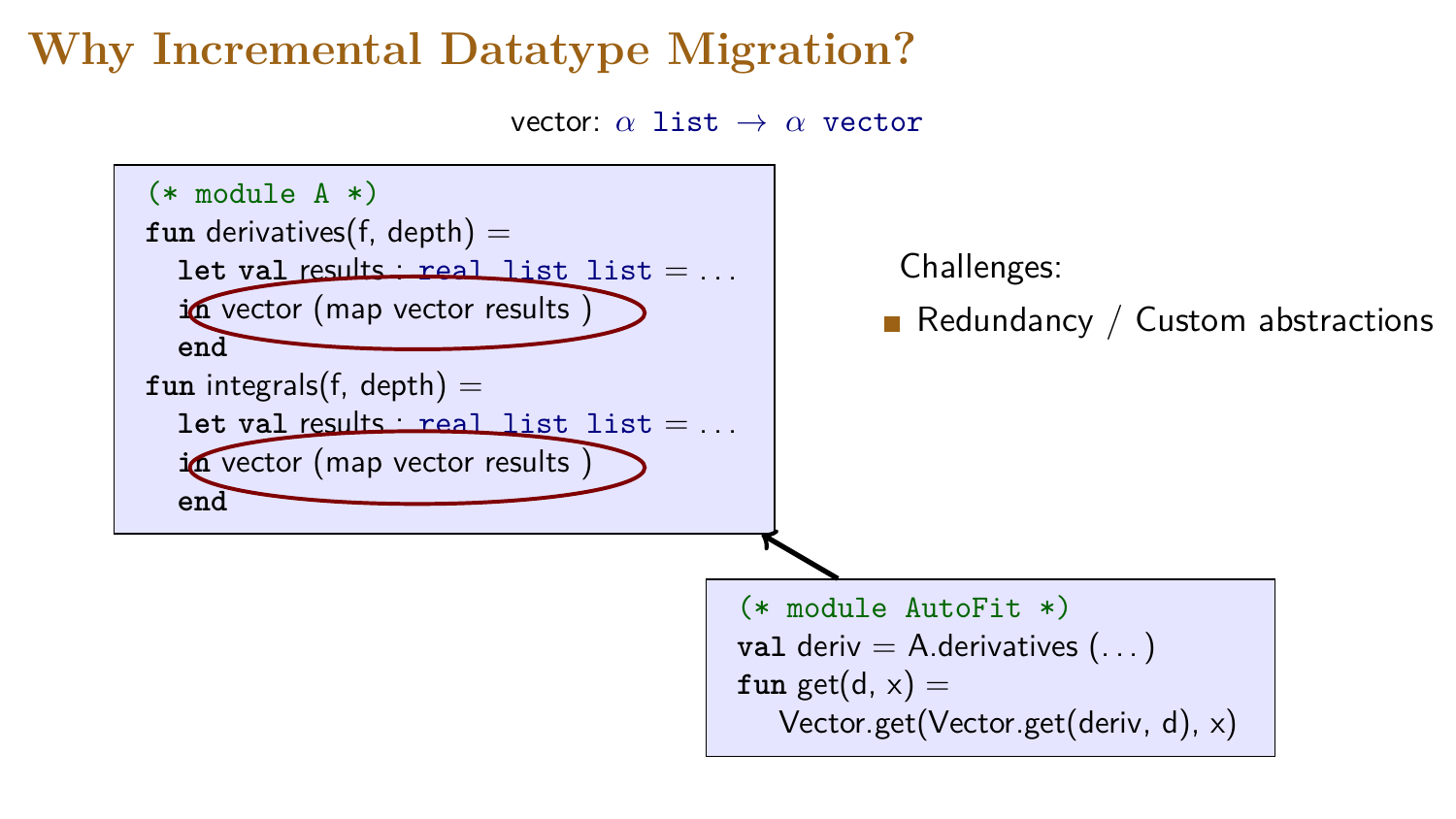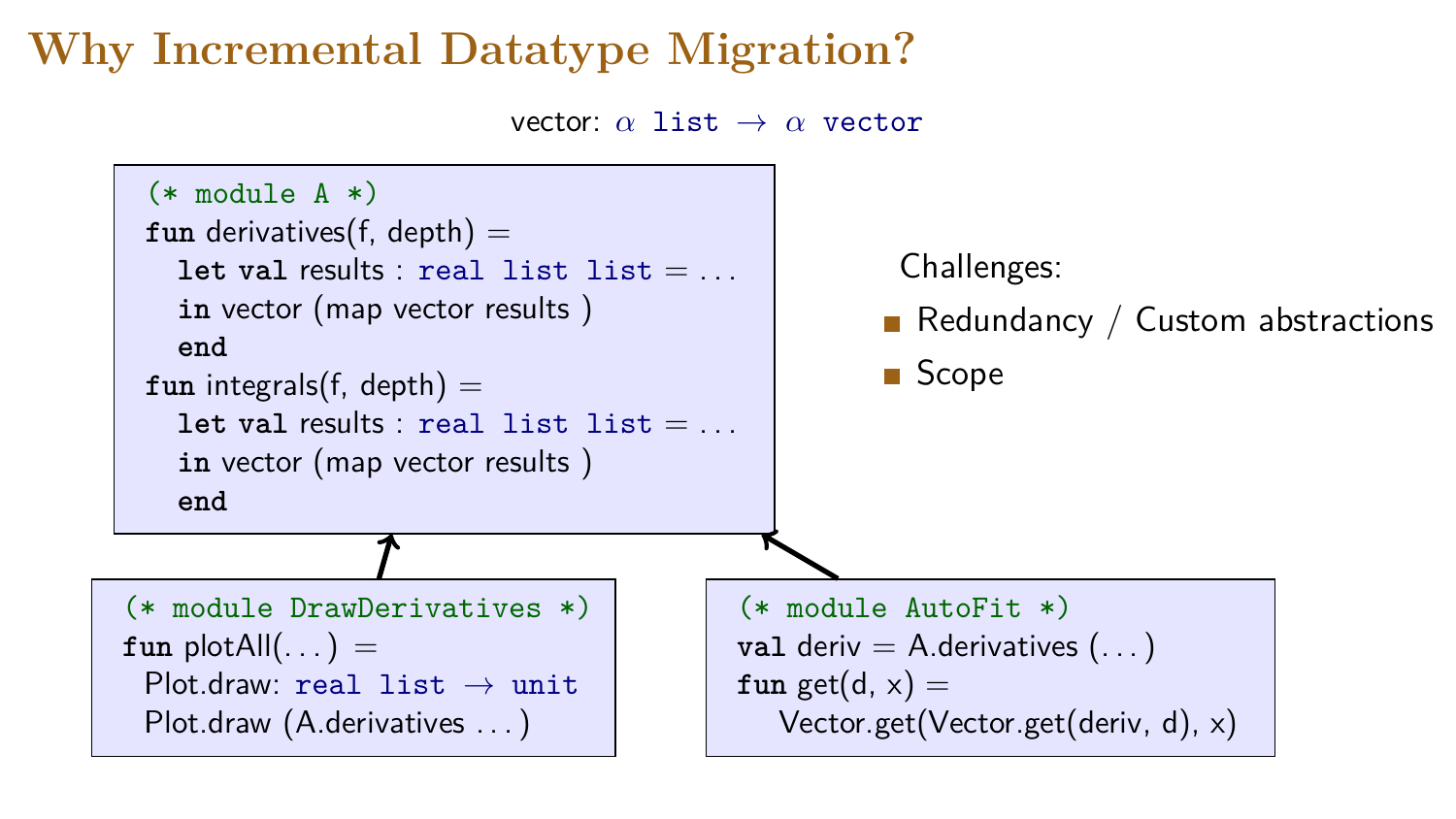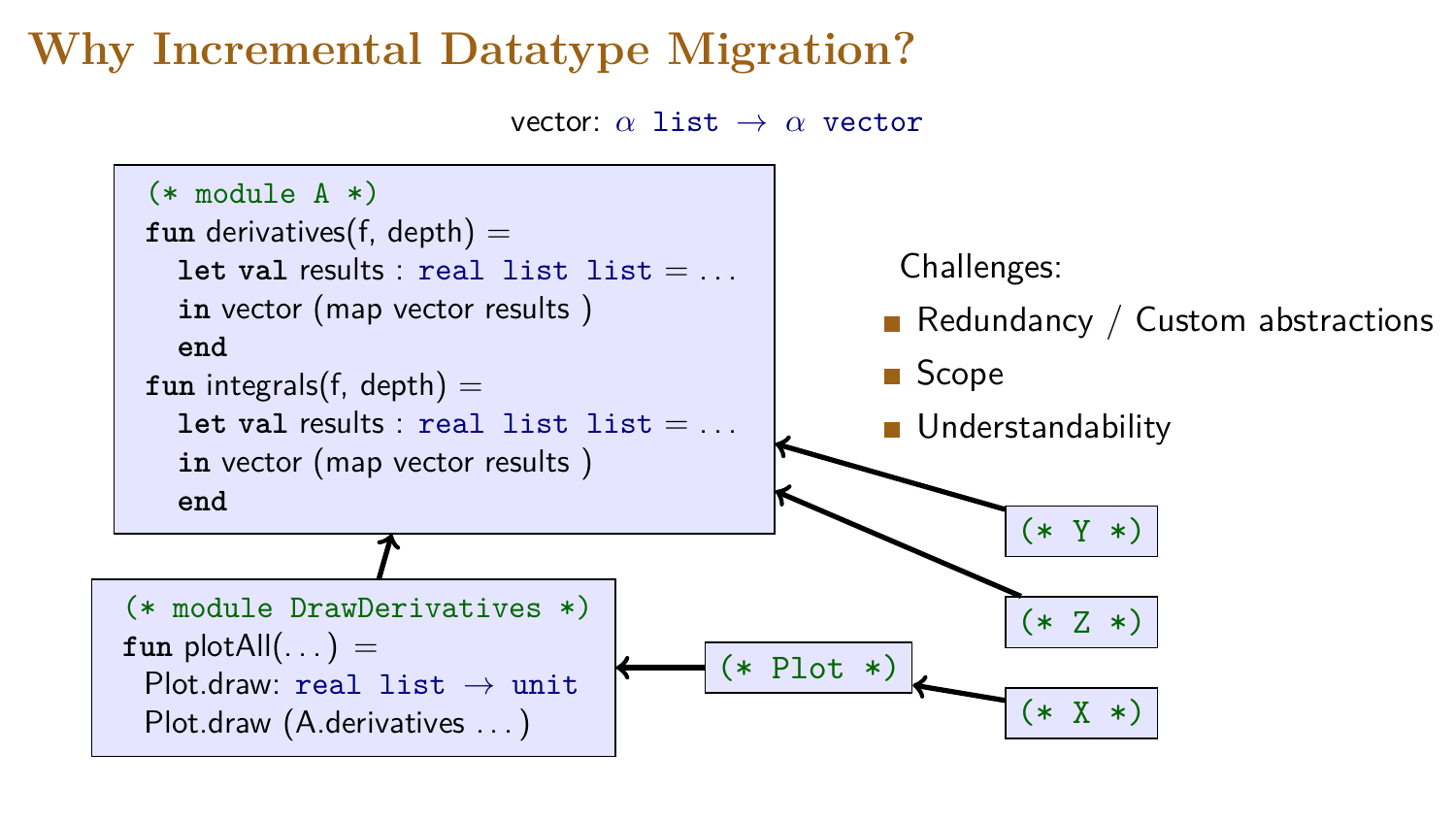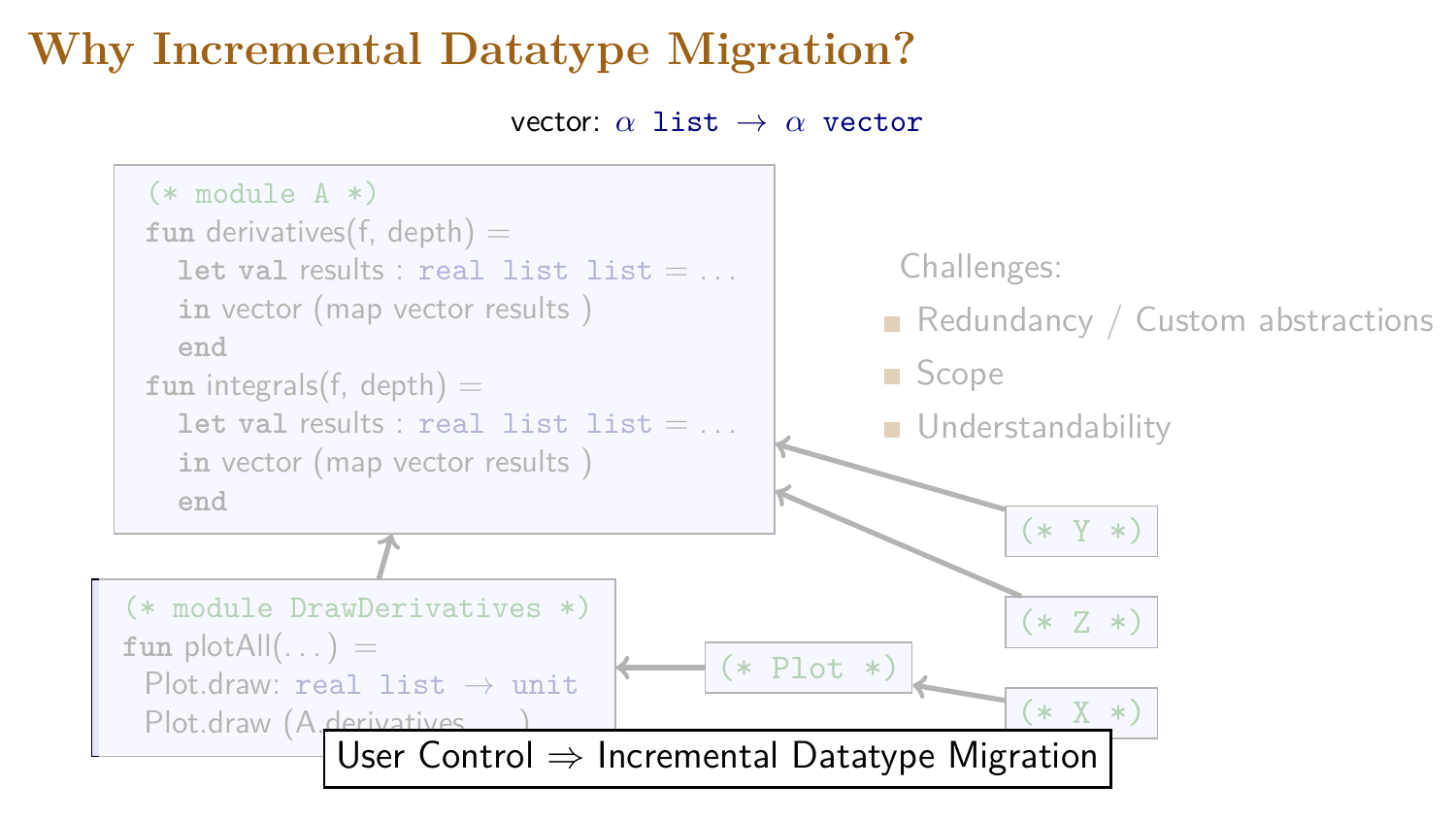$$
\begin{array}{l} \mathtt{val}\ \mathtt{k} = 42 \\ \mathtt{fun}\ \mathtt{f(x)} = \mathtt{x} + \mathtt{k} \\ \mathtt{fun}\ \mathtt{g(y, k)} = ( \\ \mathtt{print}\ \mathtt{y}; \\ \mathtt{f(y - k)} \\ ) \end{array}
$$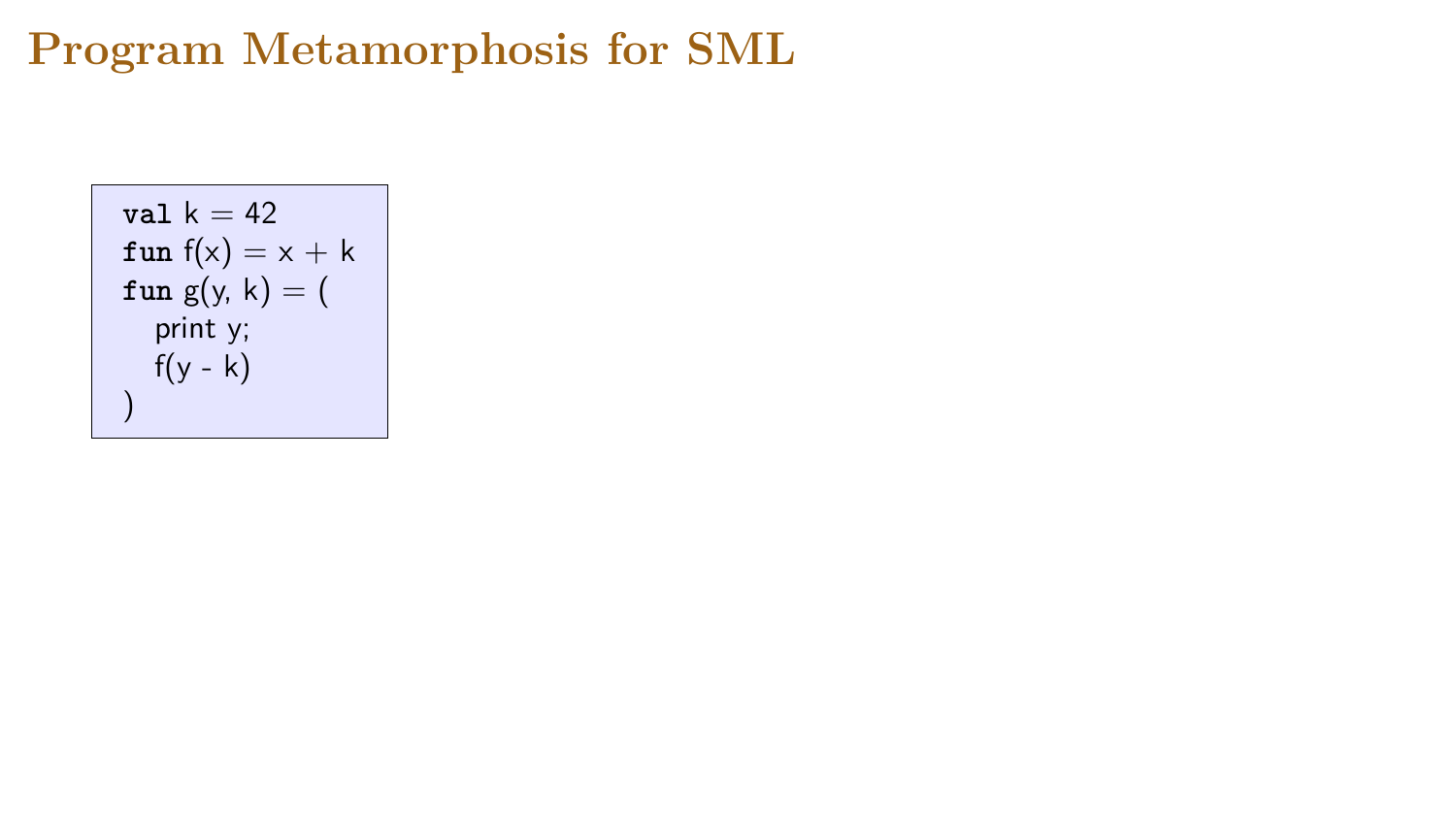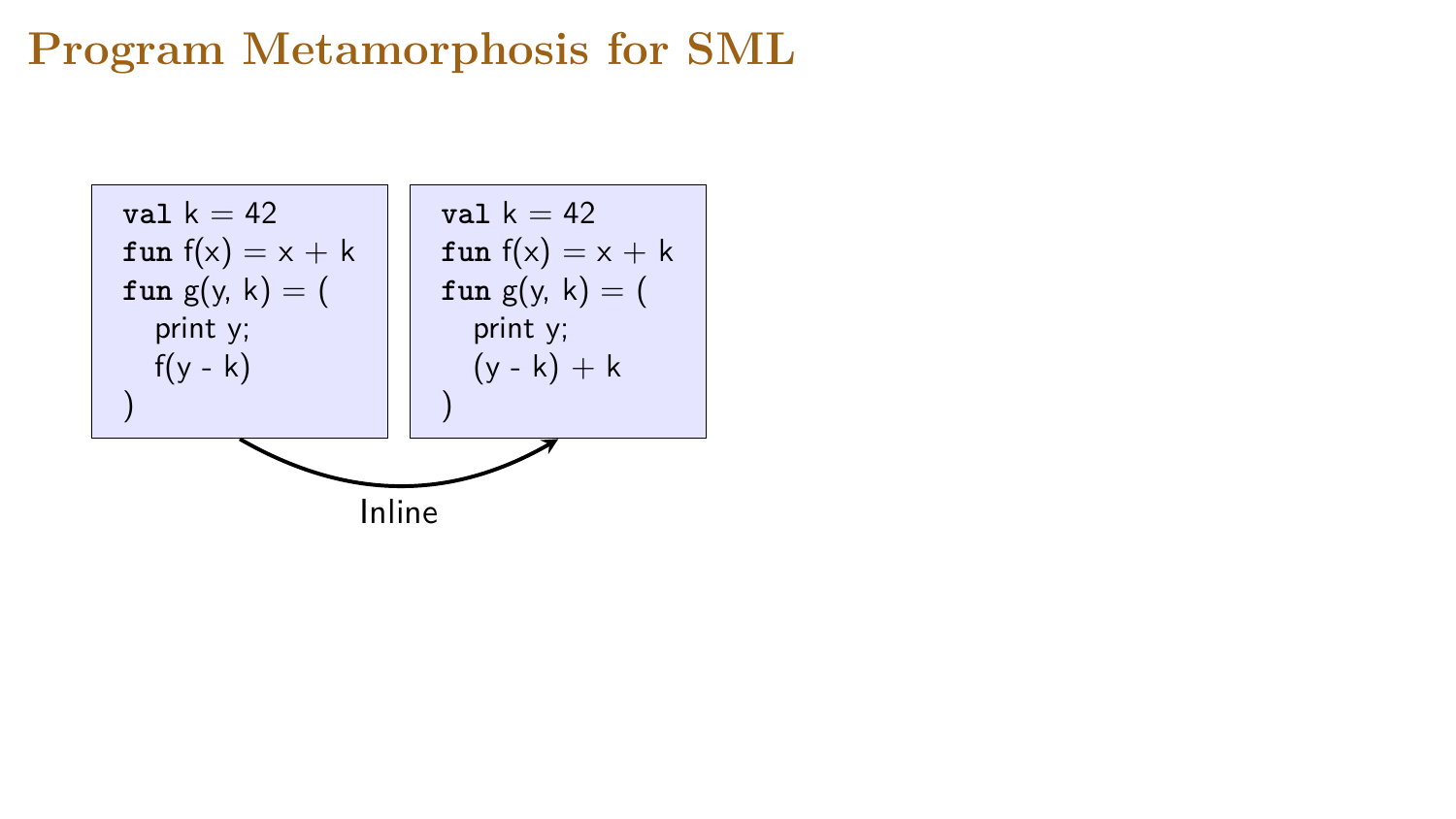

**Error: Name Capture**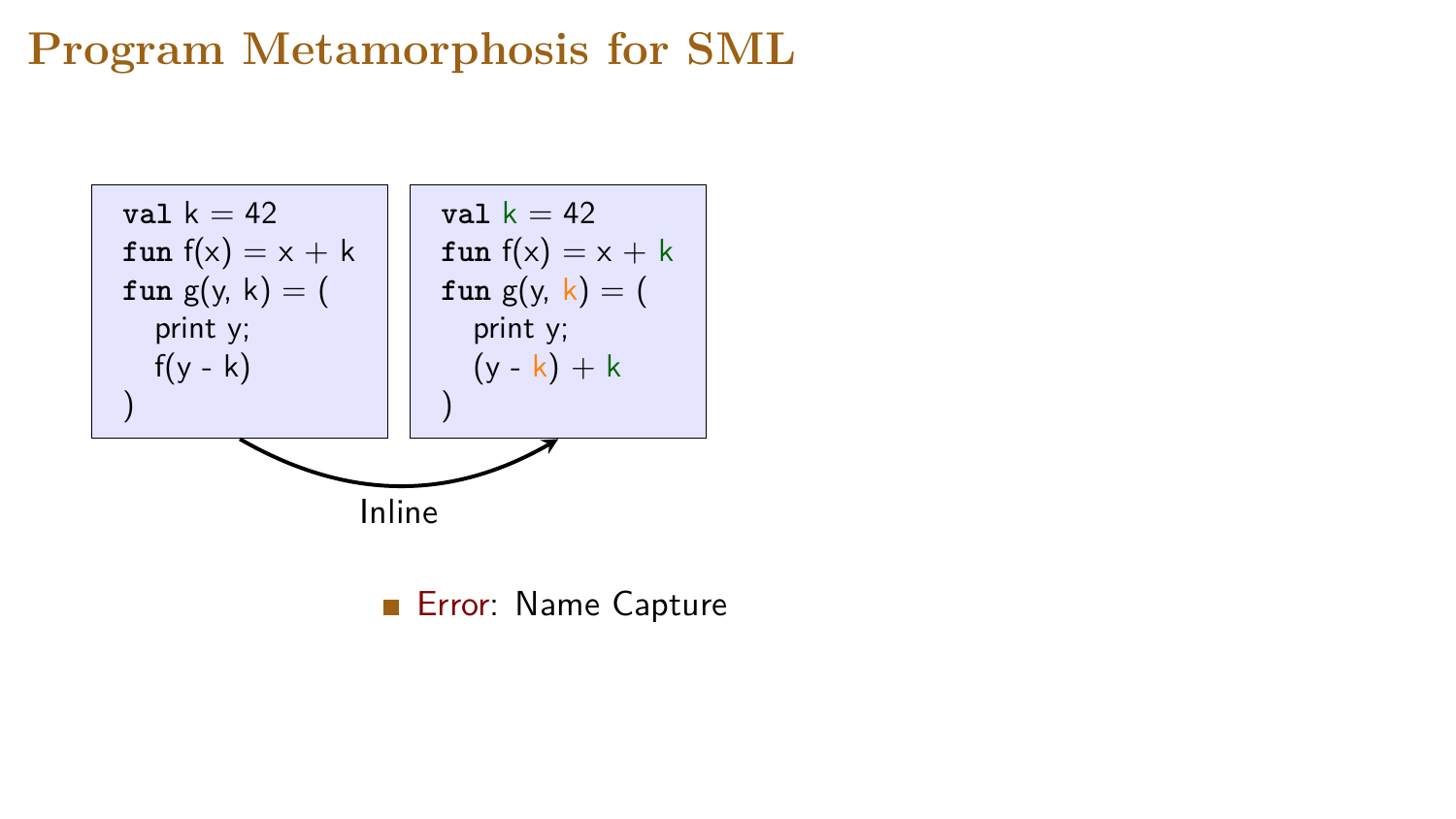

Error: Name Capture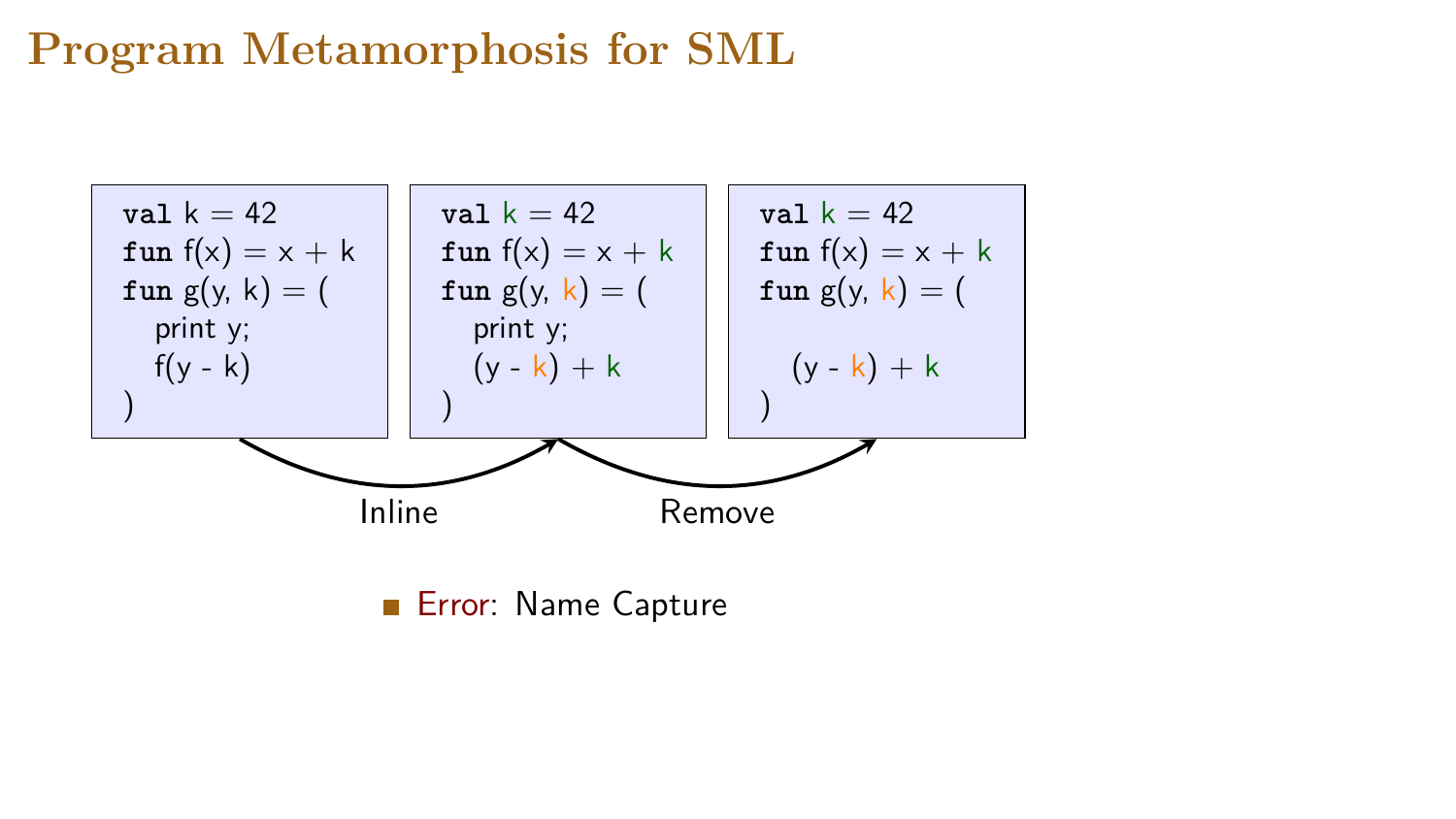

**Error:** Side effect removed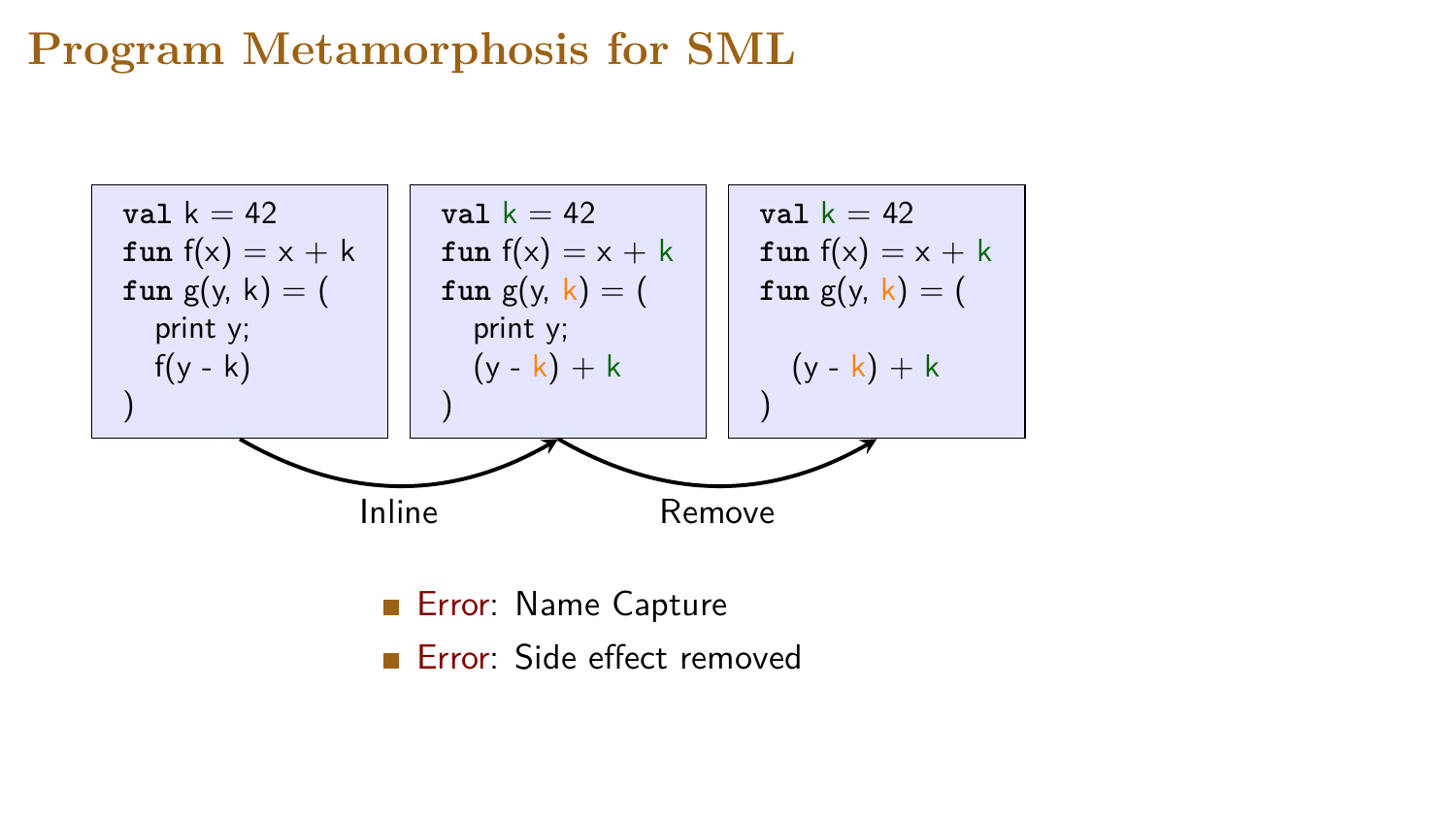

**Error:** Side effect removed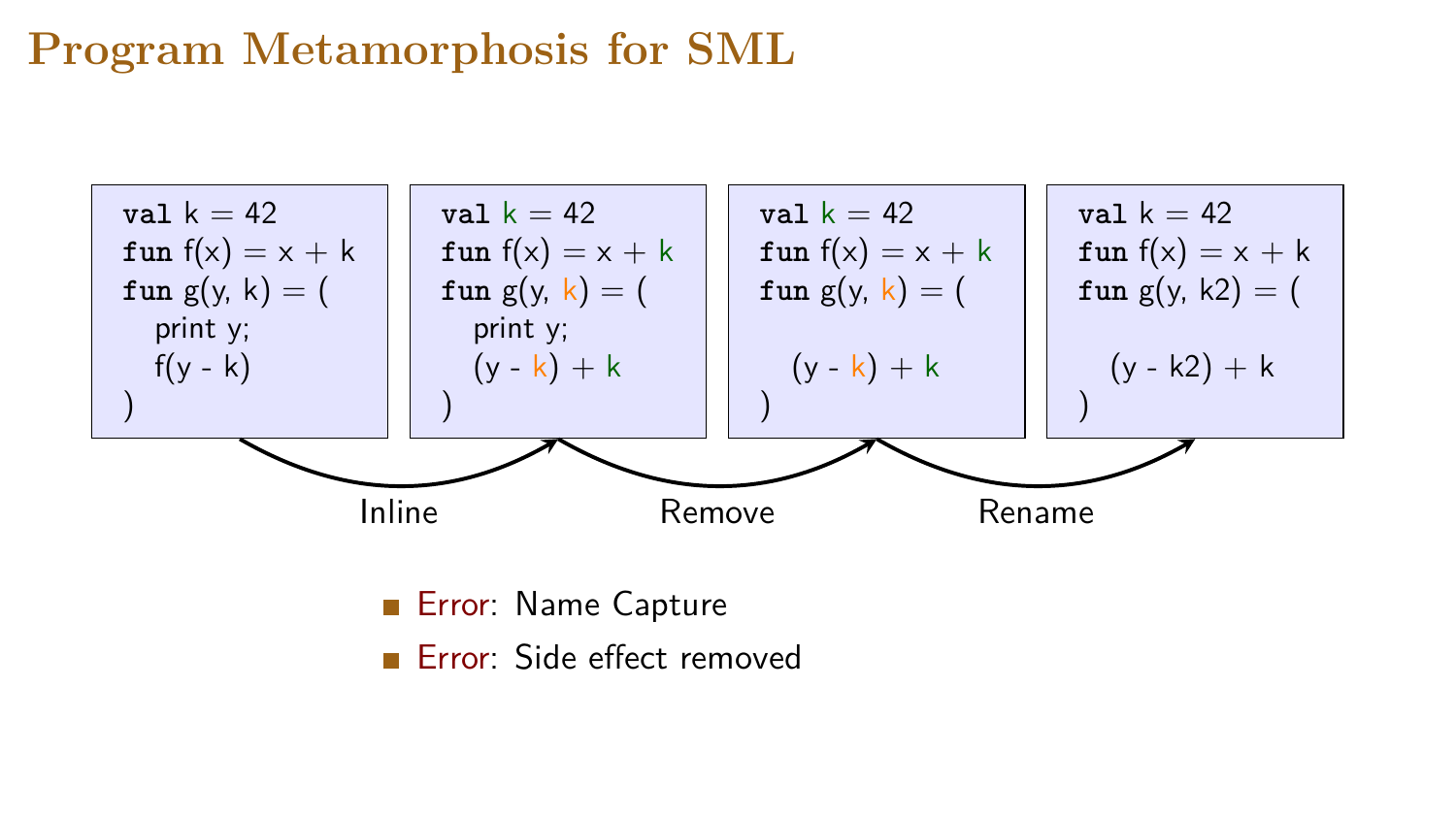

**Error:** Side effect removed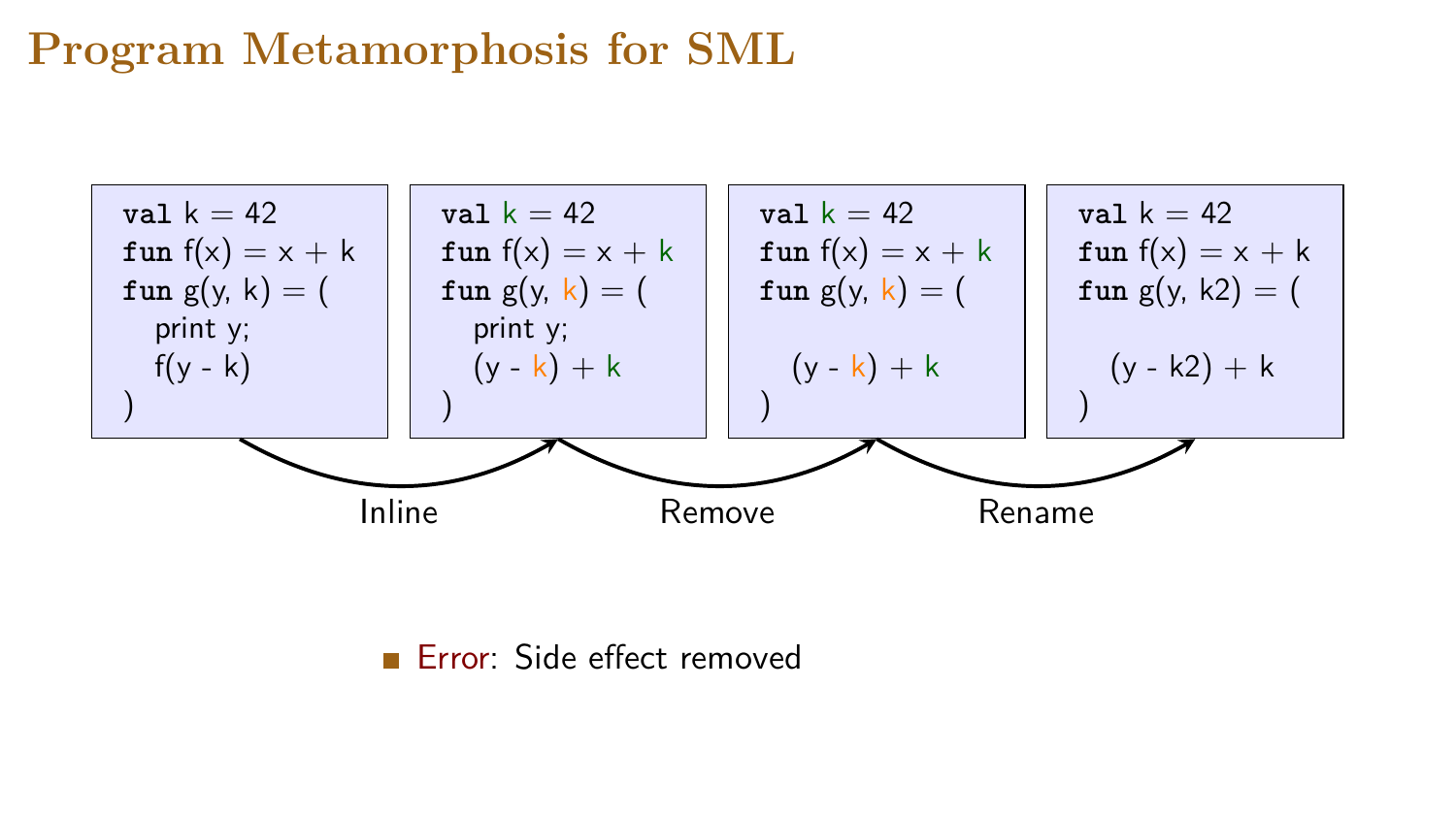

User confirmed: Side effect removed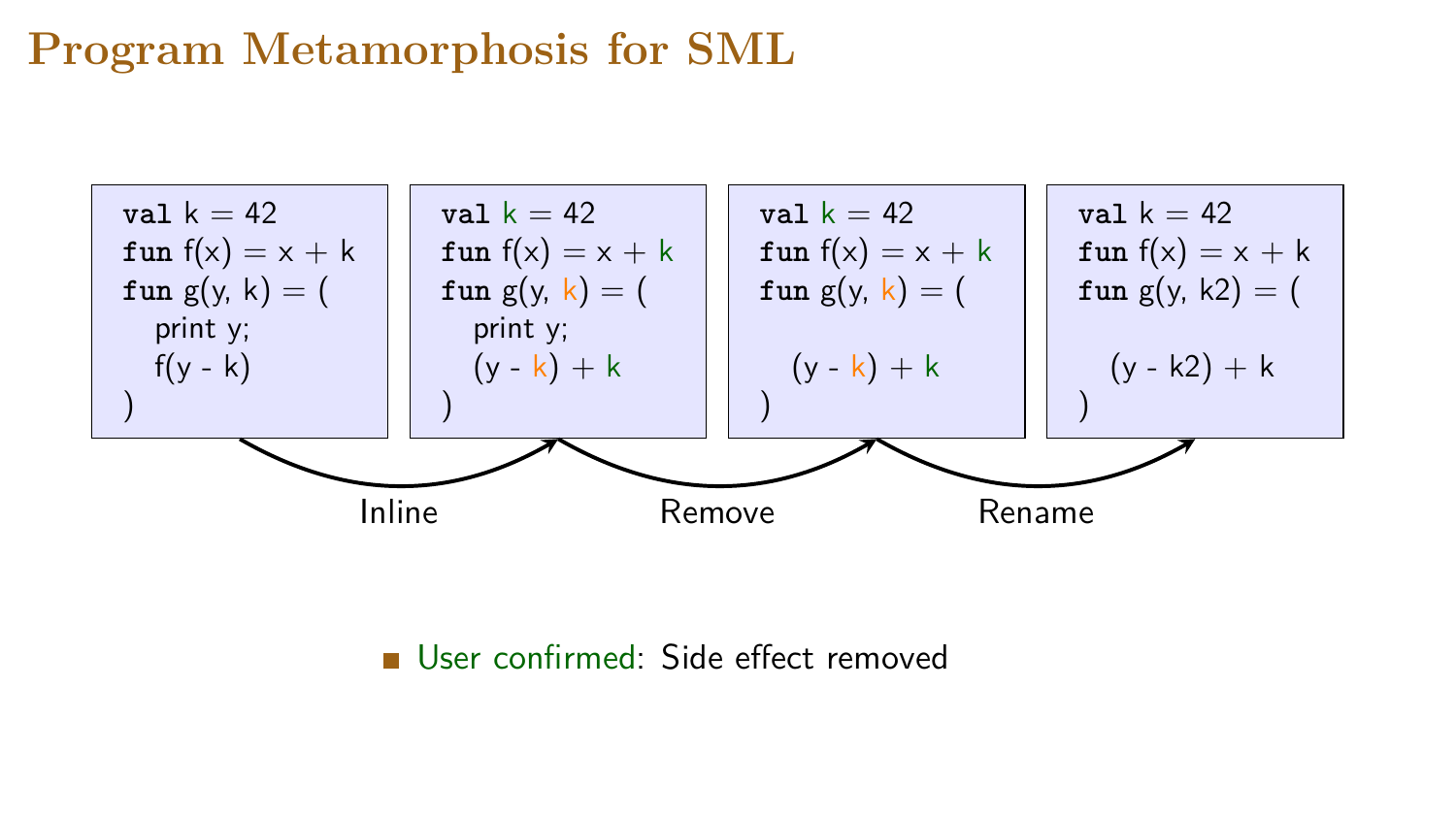**Program Metamorphosis: Implementation**

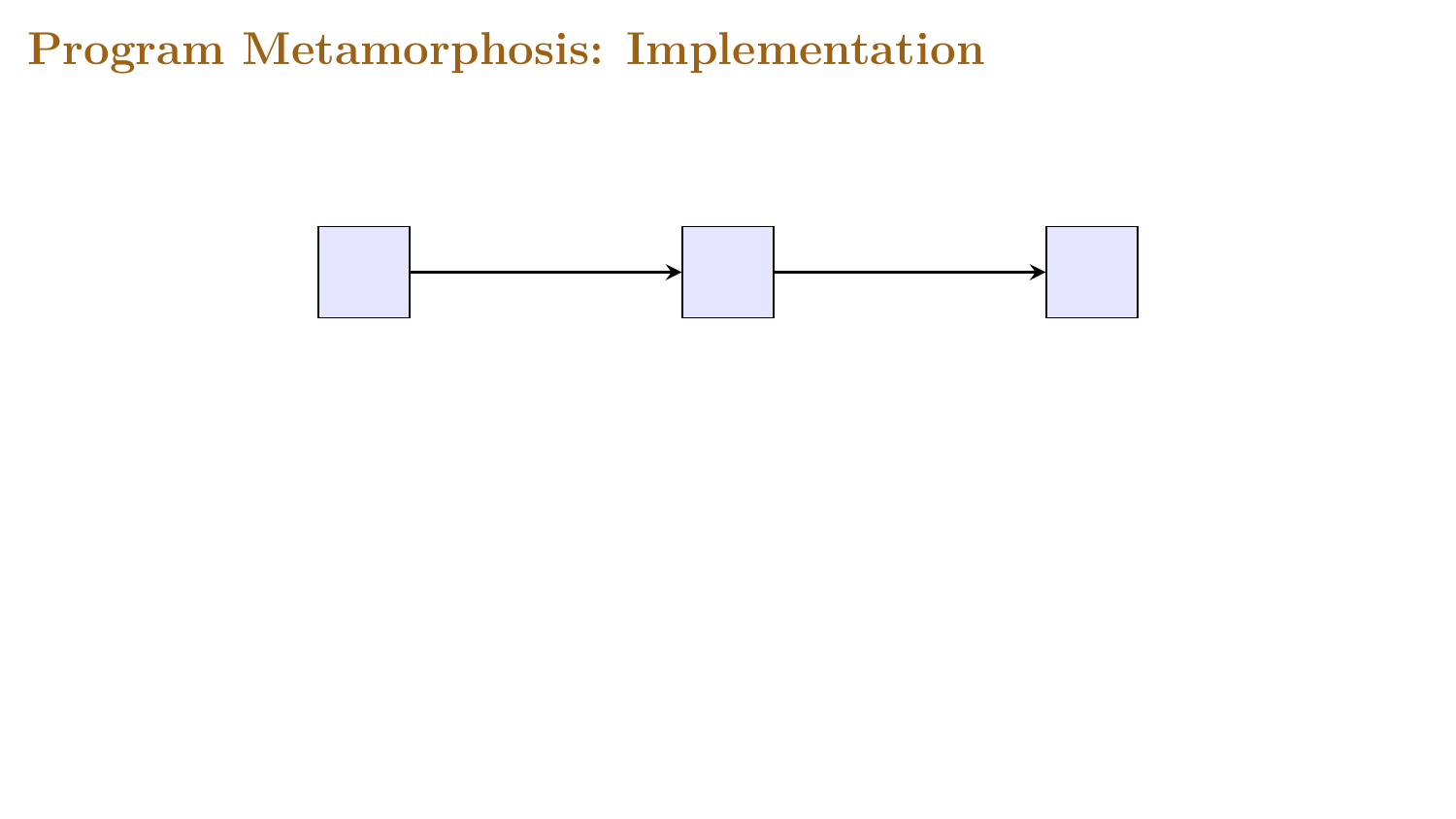**Program Metamorphosis: Implementation**

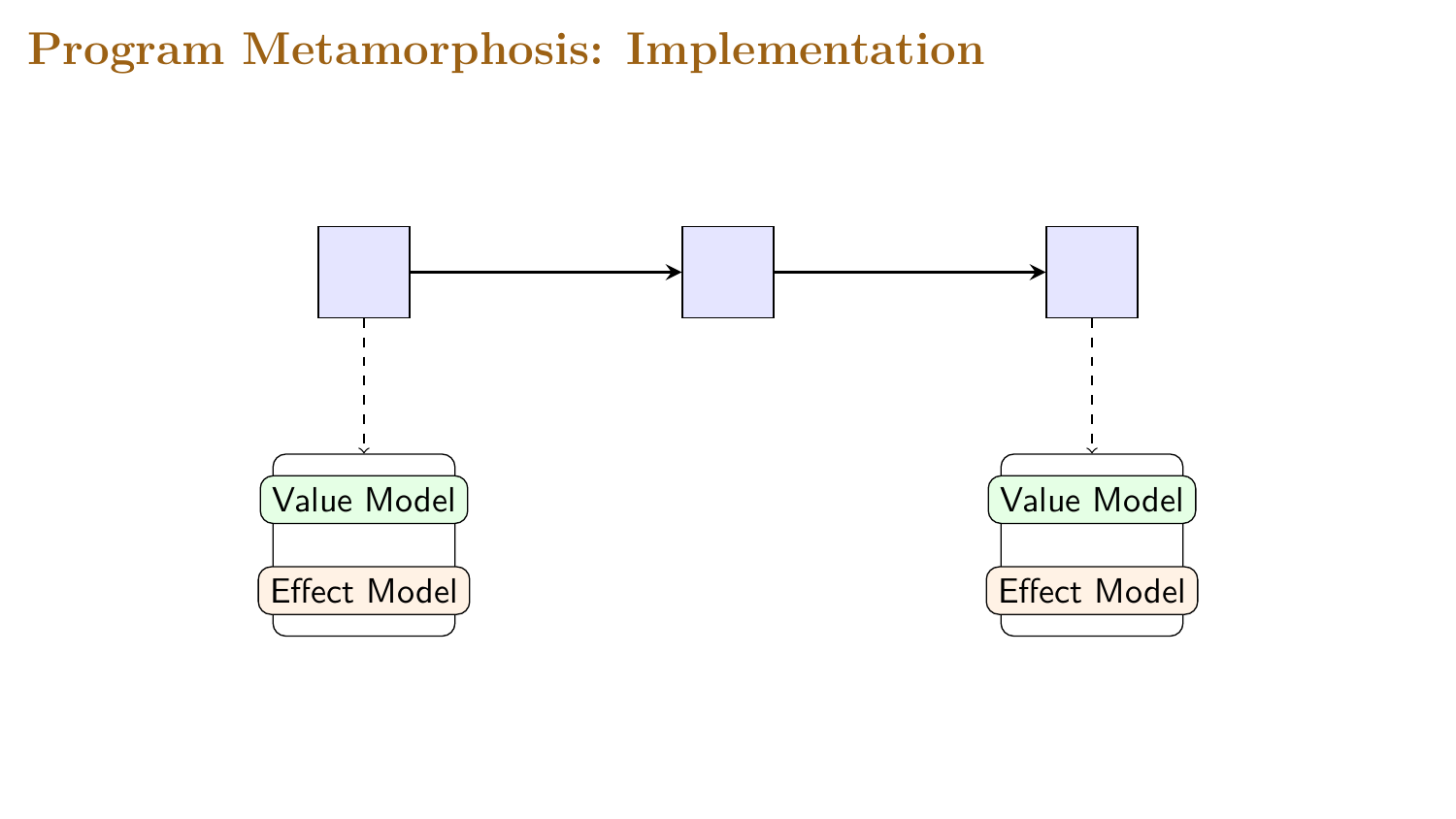#### **Program Metamorphosis: Implementation**

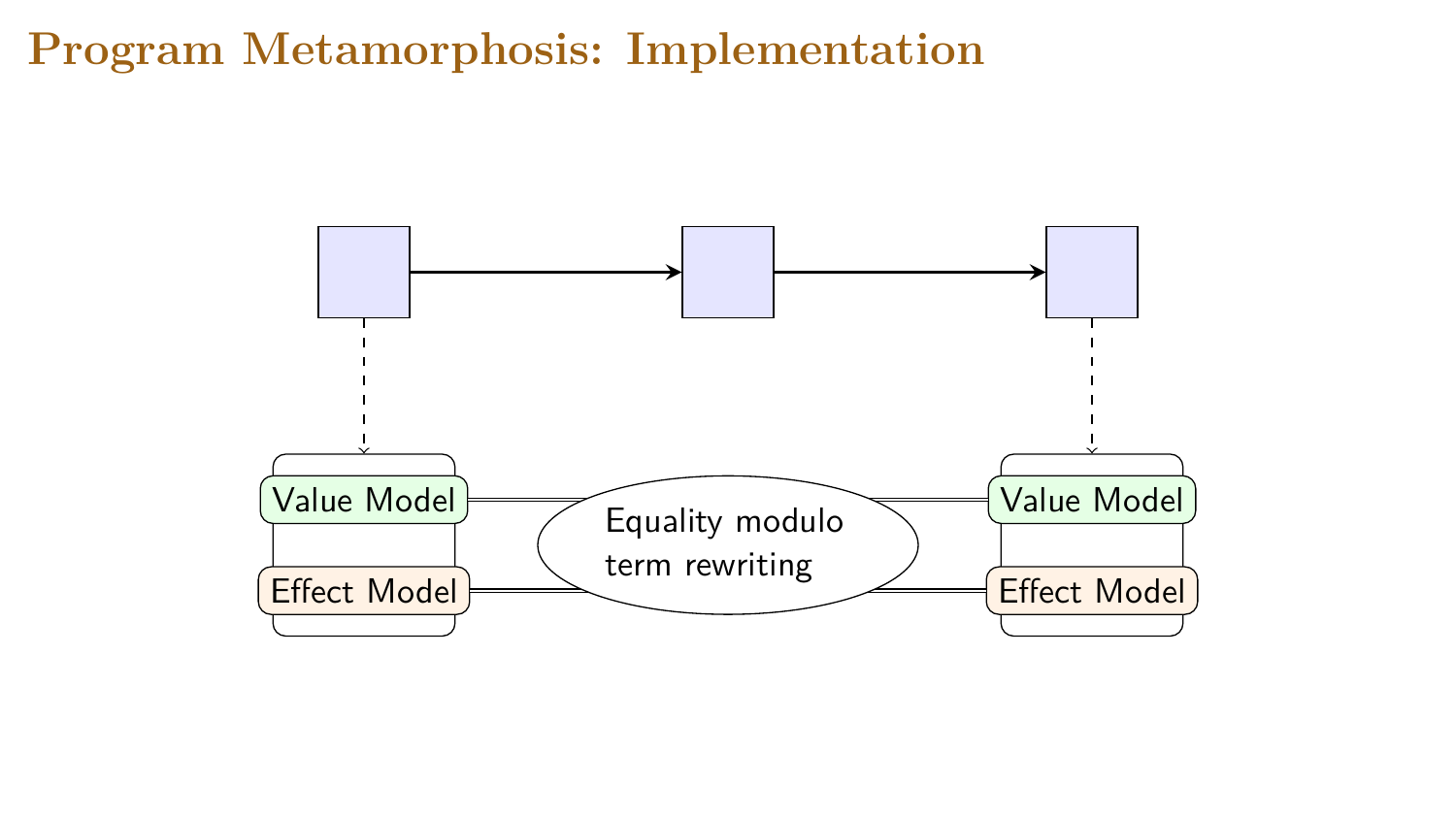**Algorithmic Optimisation in Program Metamorphosis**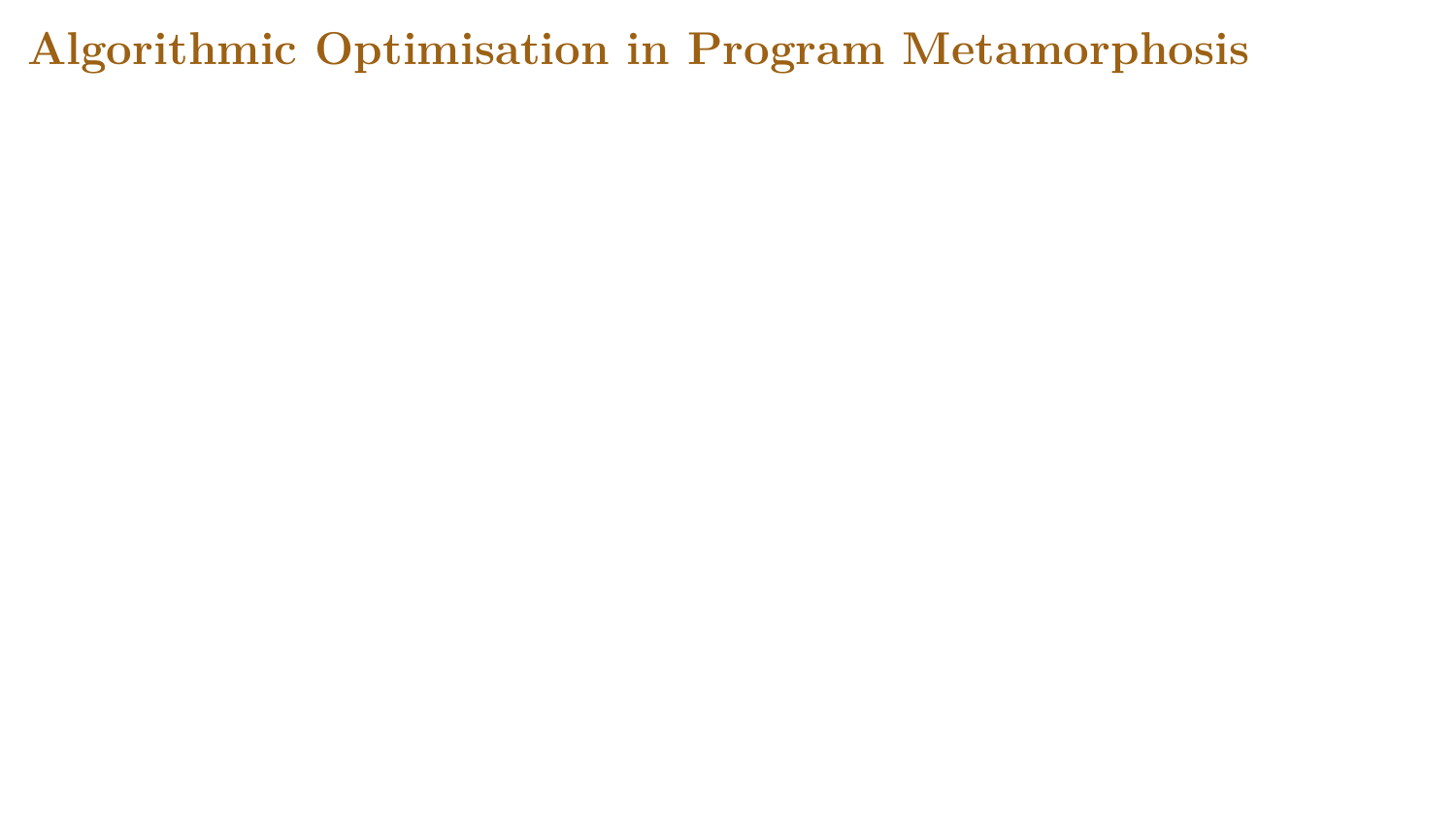#### **Algorithmic Optimisation in Program Metamorphosis**

Extend term rewriting with user-defined axioms

$$
V = vector(L)
$$
  
Vector.sub $(V, i)$  = List.nth $(L, i)$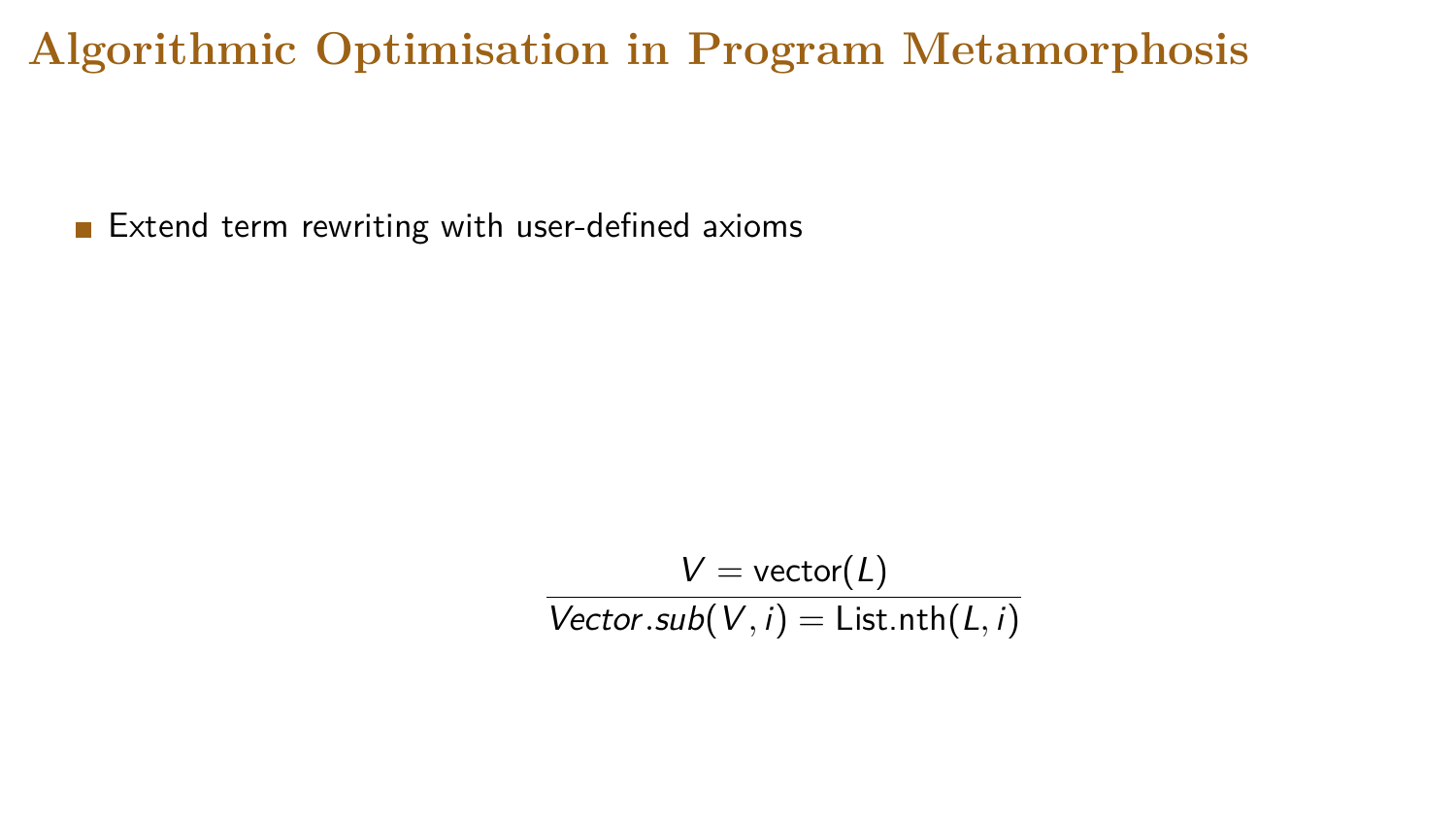## **Algorithmic Optimisation in Program Metamorphosis**

- $\blacksquare$  Extend term rewriting with user-defined axioms
- Use congruences  $(\triangle)$  to increase abstraction

vector $(L) \otimes L$ 

$$
\frac{V \mathop{\not\in} L}{\text{Vector.sub}(V,i) = \text{List.int}(L,i)} \qquad \frac{V_1 \mathop{\not\in} L_1 \quad V_2 \mathop{\not\in} L_2}{\text{Vector.concat}[V_1, V_2] \mathop{\not\in} L_1 \mathop{\otimes} L_2}
$$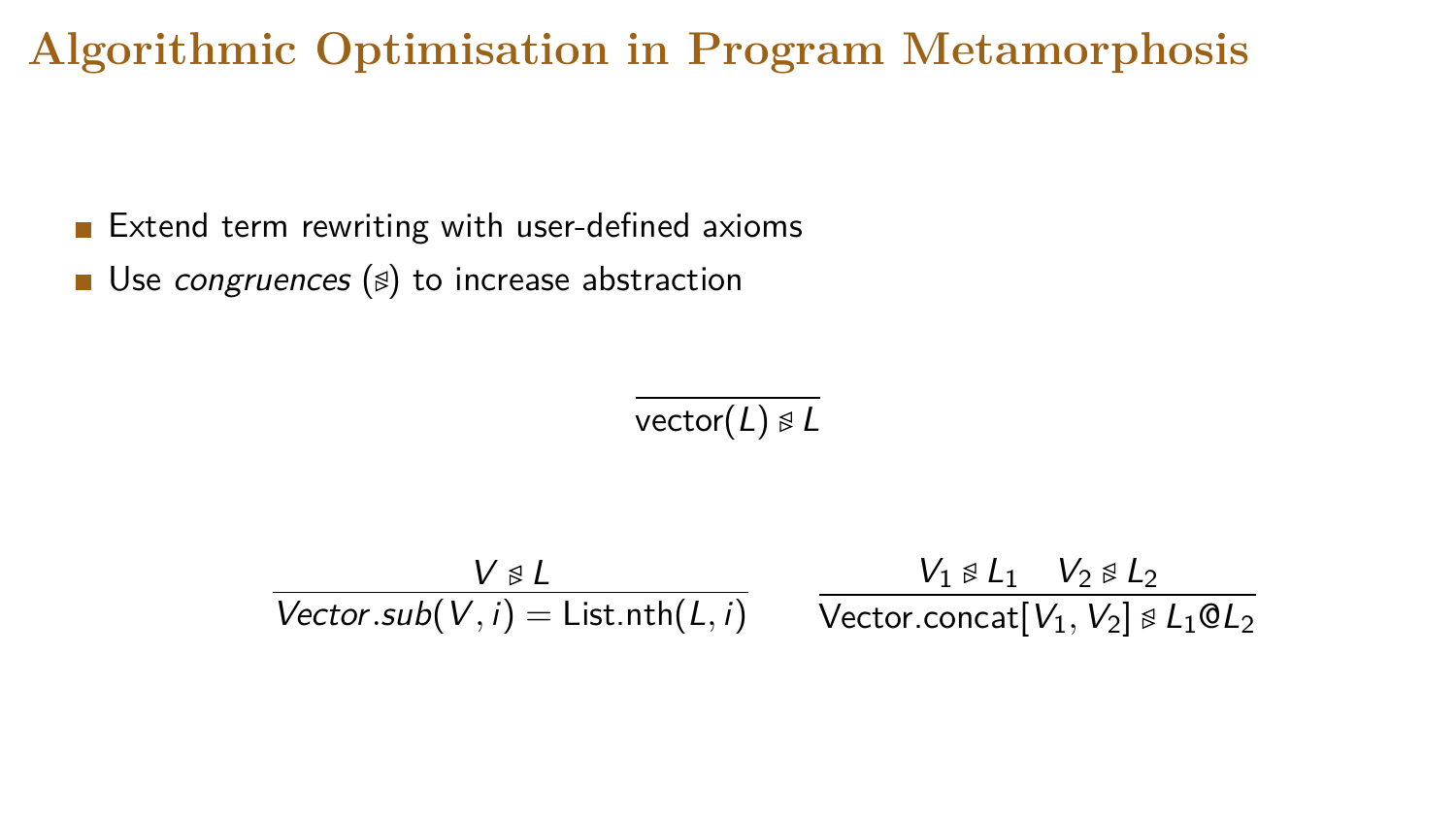Challenge: Can't put entire program into term rewriter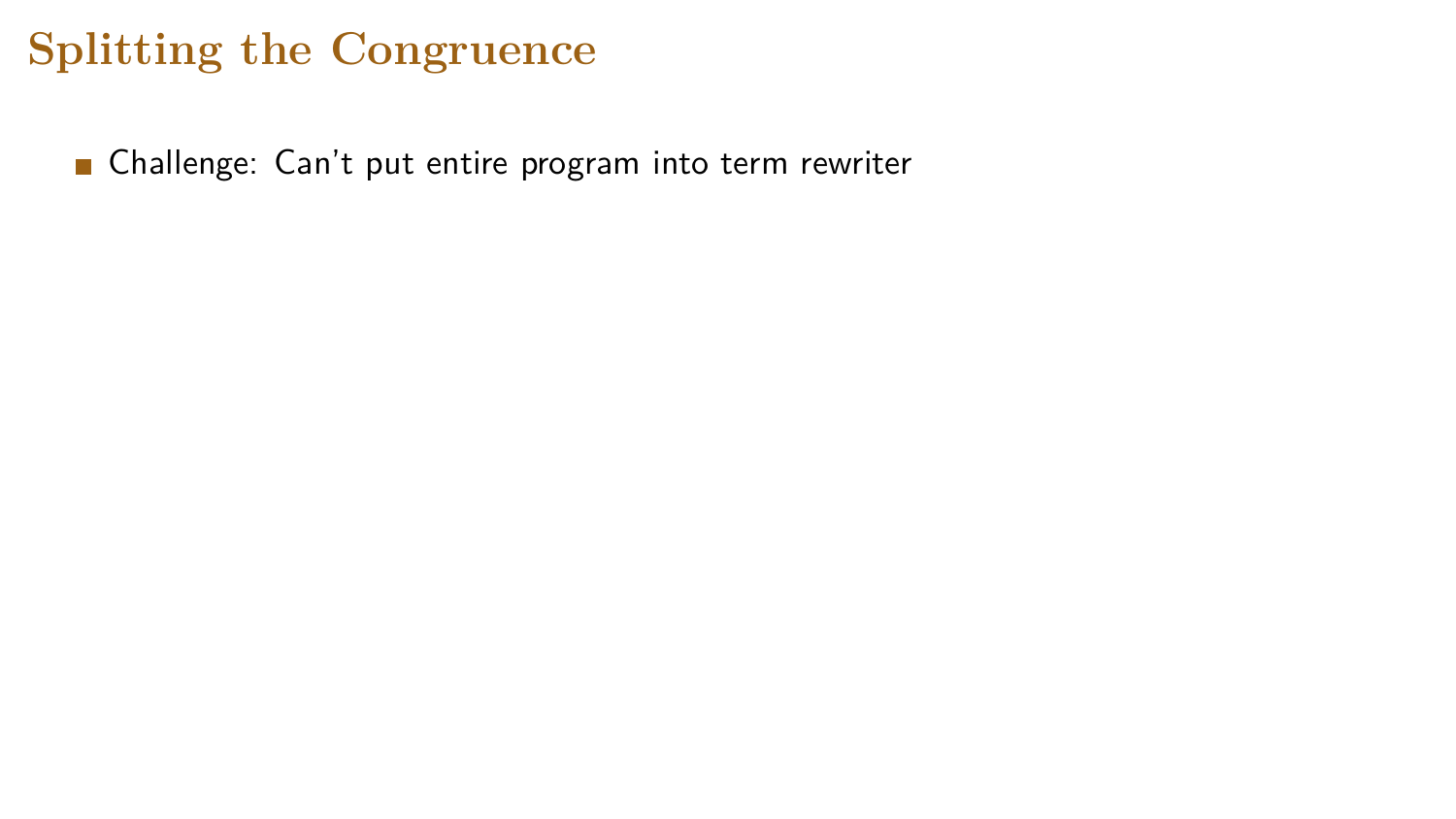**n** Challenge: Can't put entire program into term rewriter

**val**  $\ell = [1, 2, 3]$ : int list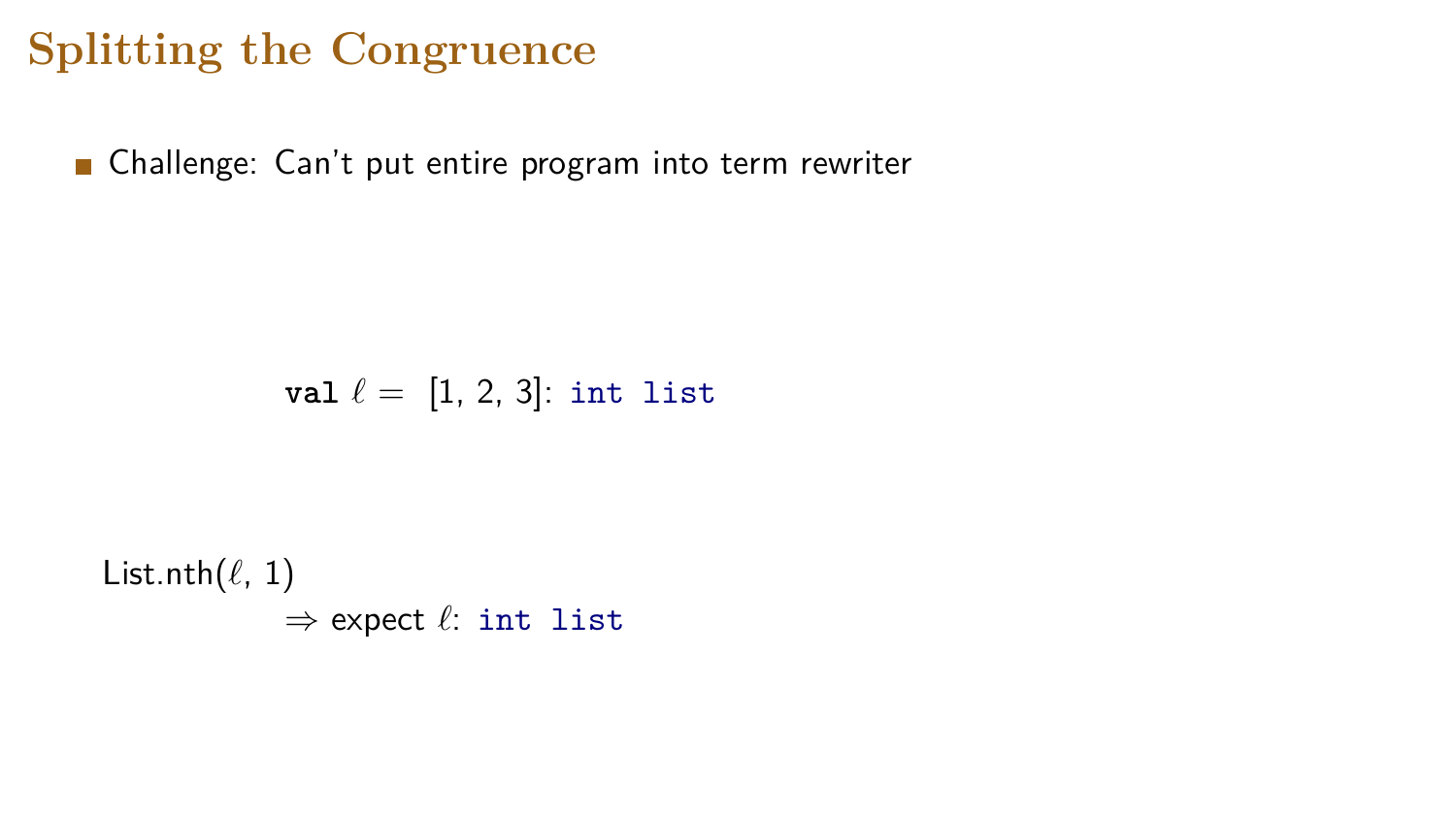**n** Challenge: Can't put entire program into term rewriter

**val**  $\ell$  = vector [1, 2, 3]: int vector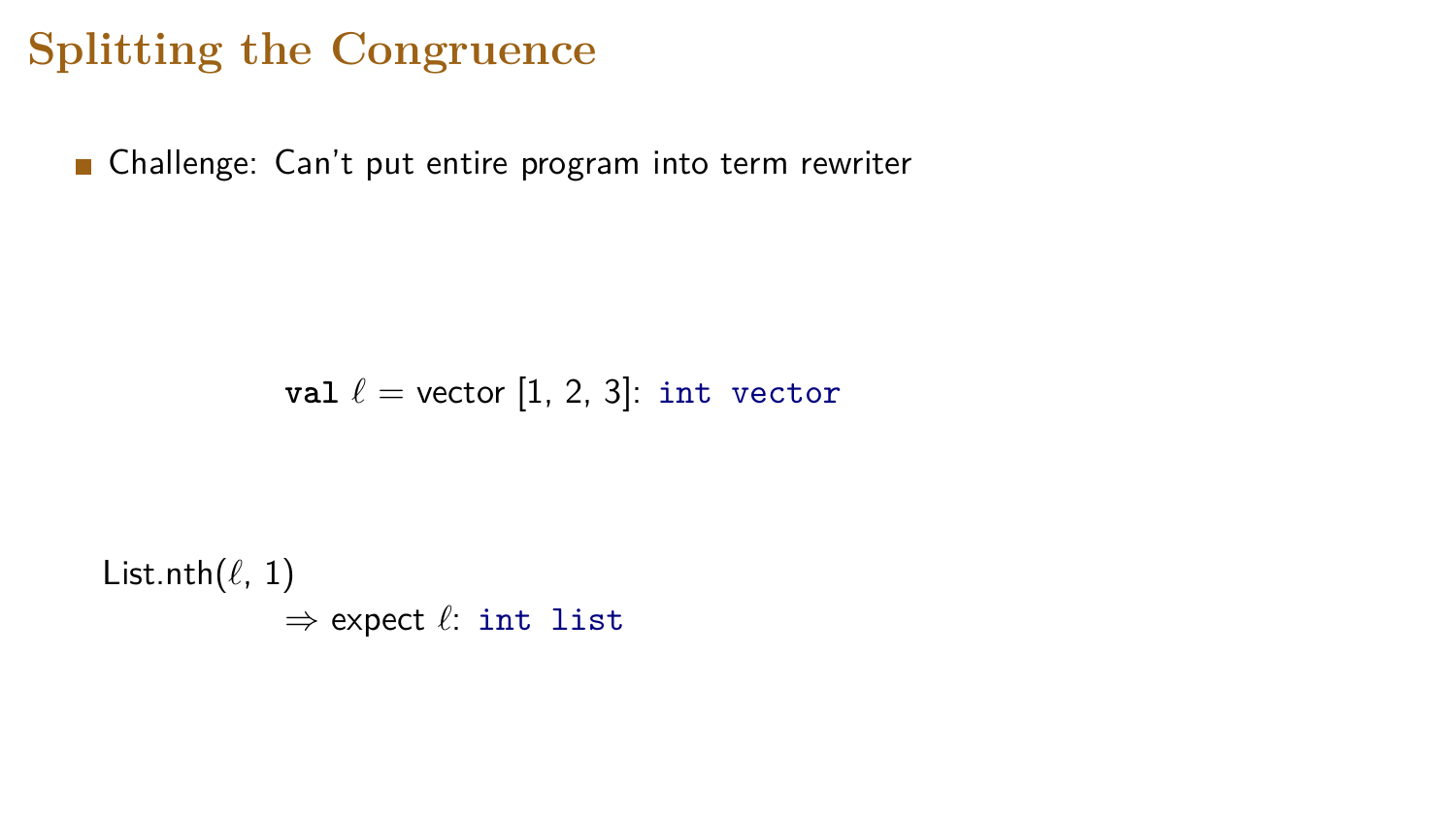**n** Challenge: Can't put entire program into term rewriter

**val**  $\ell = \sqrt{\text{vector} [1, 2, 3]}$ : int vector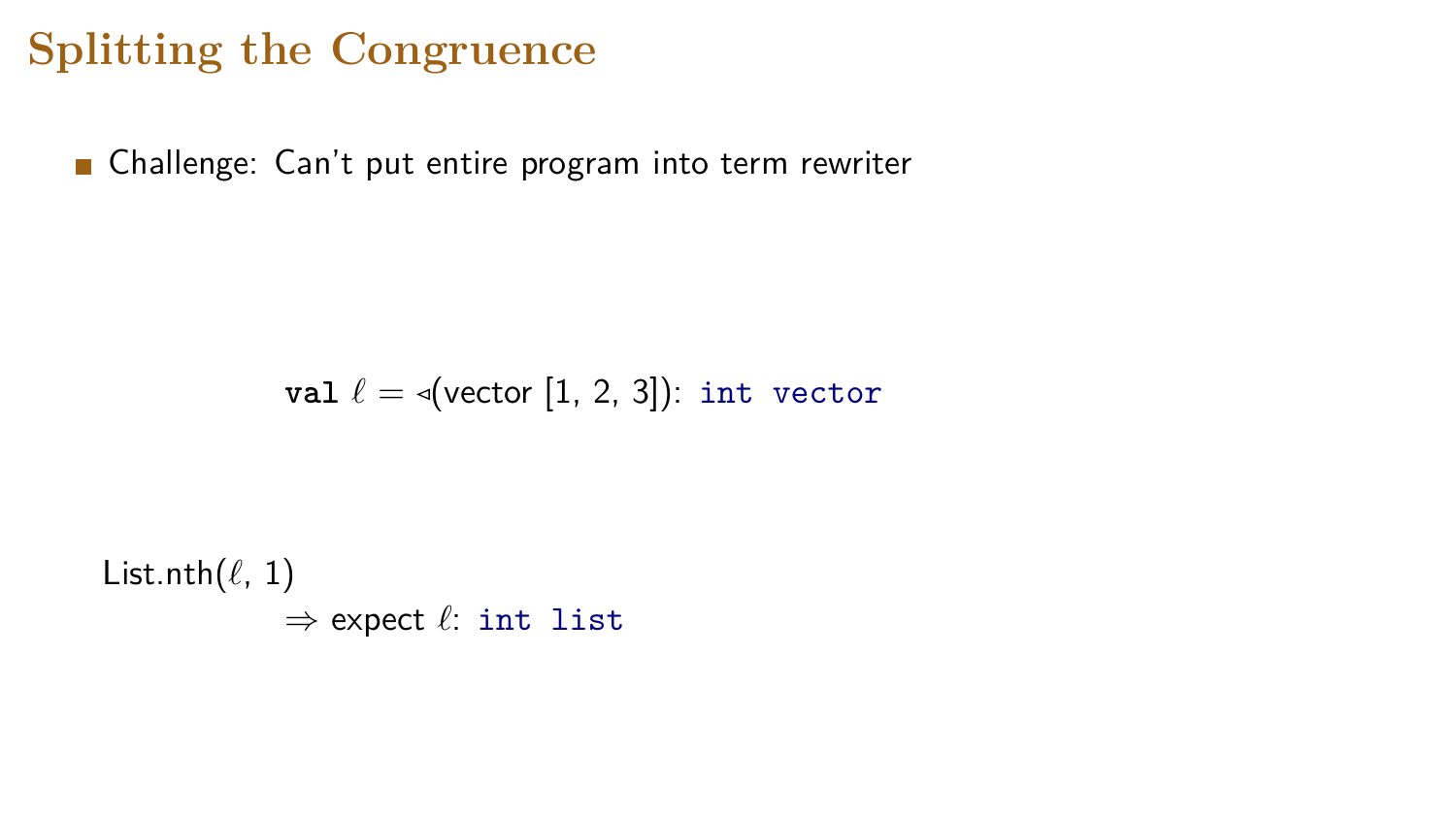■ Challenge: Can't put entire program into term rewriter

Rewrite with transformation obligation:  $\triangleleft(x) \equiv$  'the vector equivalent to the list x'

**val**  $\ell = \sqrt{\text{vector} [1, 2, 3]}$ :  $\sqrt{\text{int vector}}$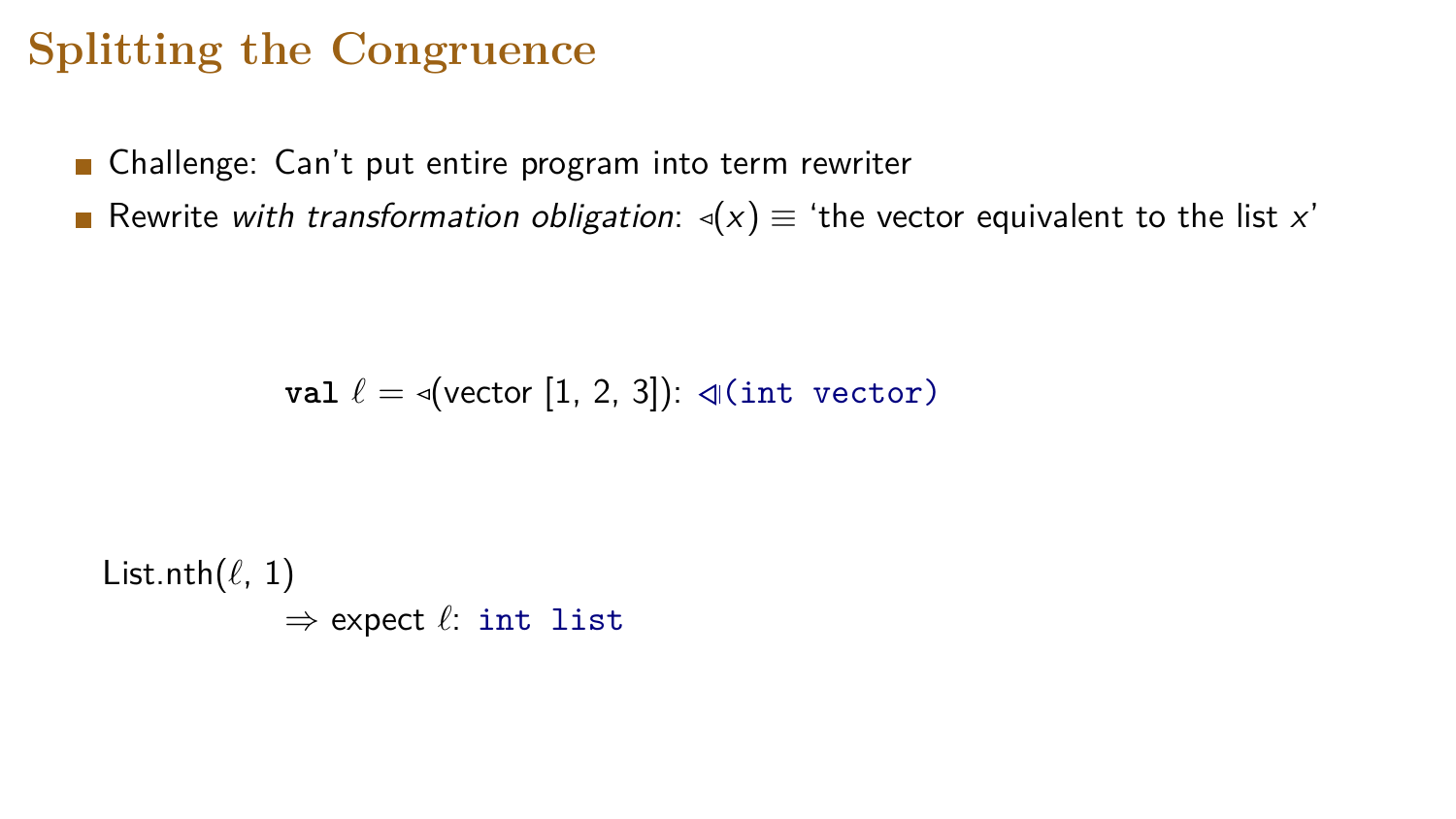- Challenge: Can't put entire program into term rewriter
- Rewrite with transformation obligation:  $\triangleleft(x) \equiv$  'the vector equivalent to the list x'
- **Push obligation through type system**

```
val \ell = \sqrt{\text{vector} [1, 2, 3]}: \sqrt{\text{int vector}}List.nth(\ell, 1)⇒ expect `: int list
                                                     Type conflict
```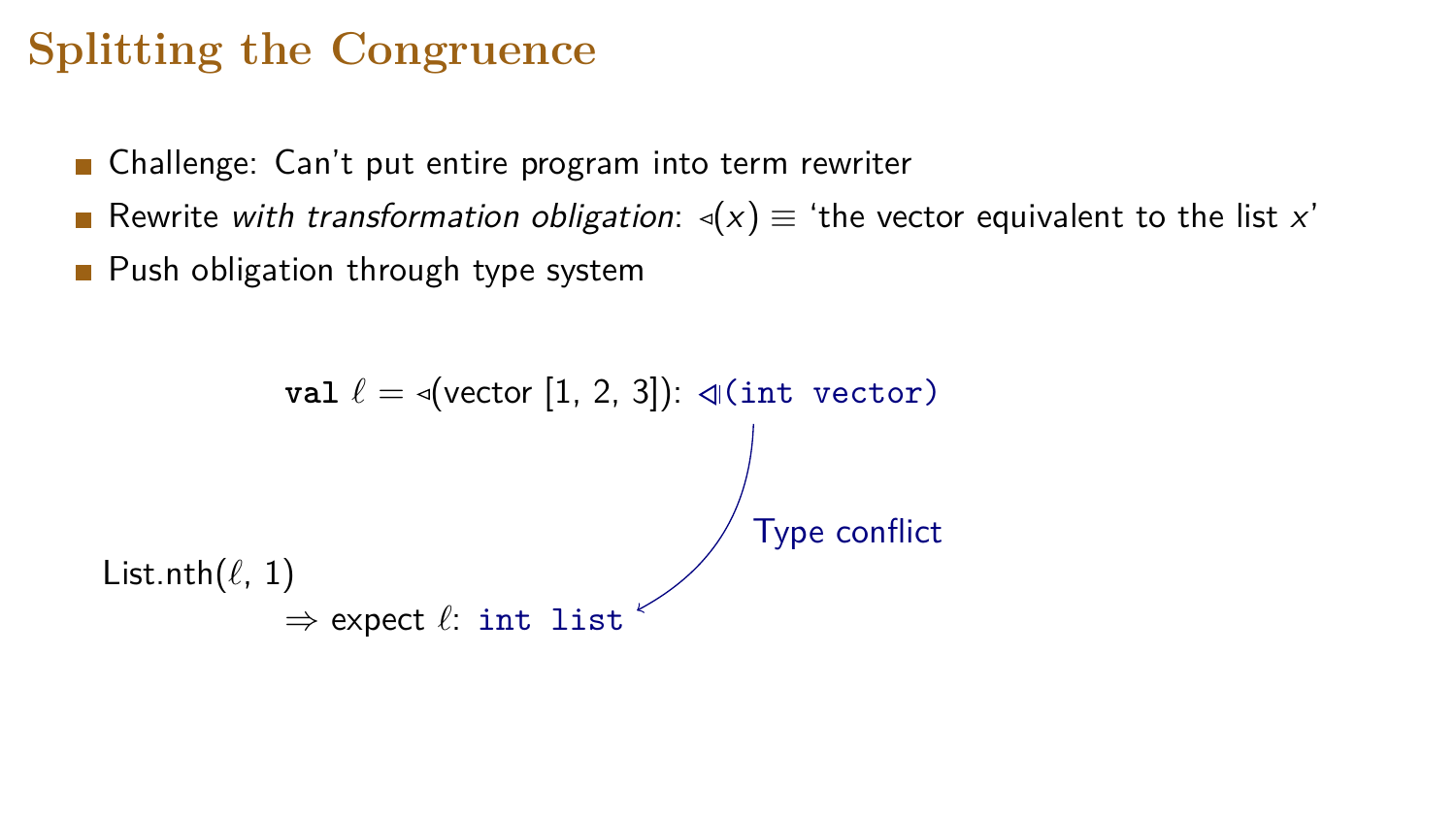- Challenge: Can't put entire program into term rewriter
- Rewrite with transformation obligation:  $\triangleleft(x) \equiv$  'the vector equivalent to the list x'
- **Push obligation through type system**

**val**  $\ell = \{$ **vector** [1, 2, 3]):  $\exists$  (int vector)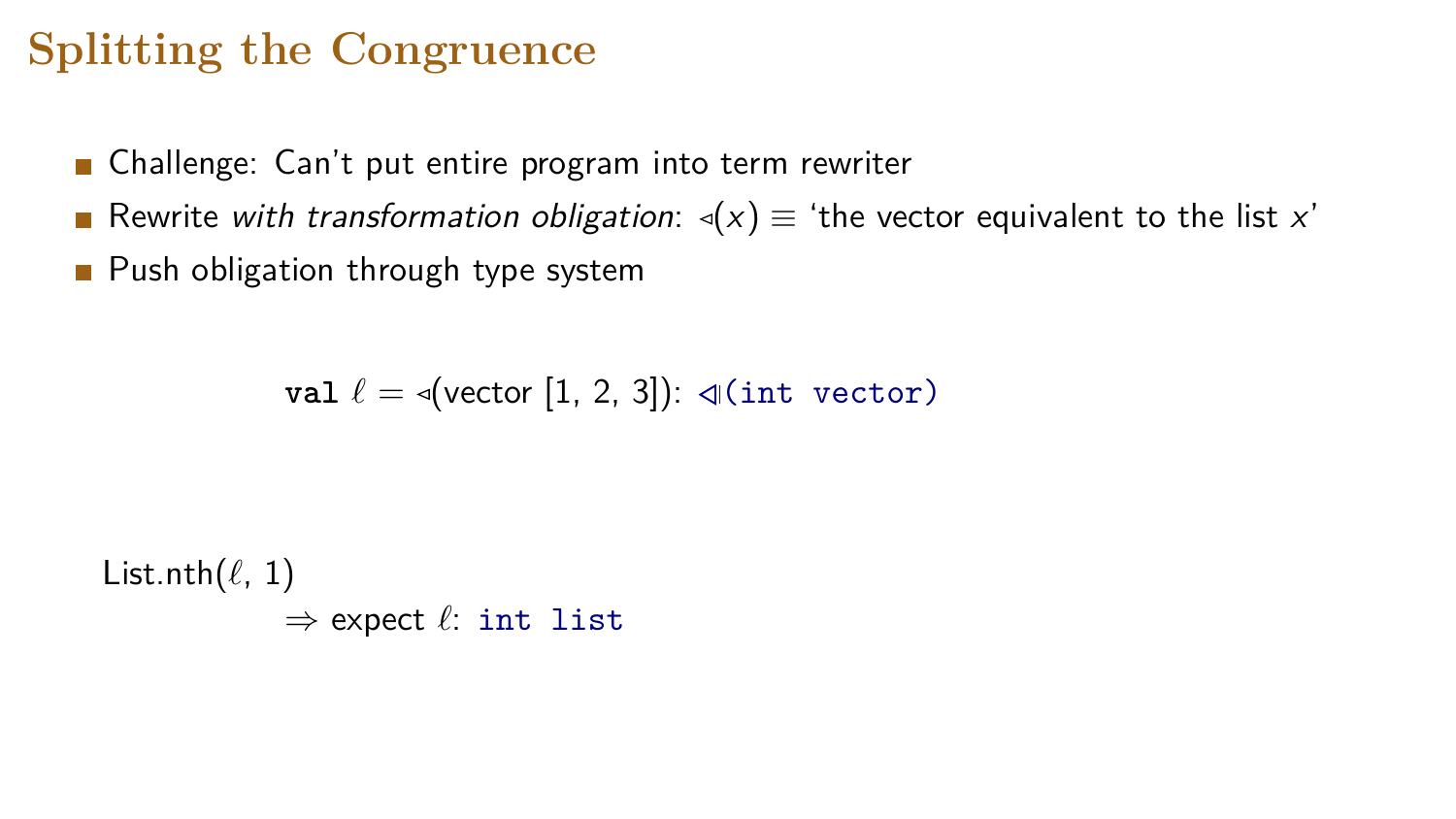- Challenge: Can't put entire program into term rewriter
- Rewrite with transformation obligation:  $\triangleleft(x) \equiv$  'the vector equivalent to the list x'
- **Push obligation through type system**

**val**  $\ell = \{$ **vector** [1, 2, 3]):  $\exists$  (int vector)

Vector.sub( $\nu$ , 1) ⇒ expect *`*: int vector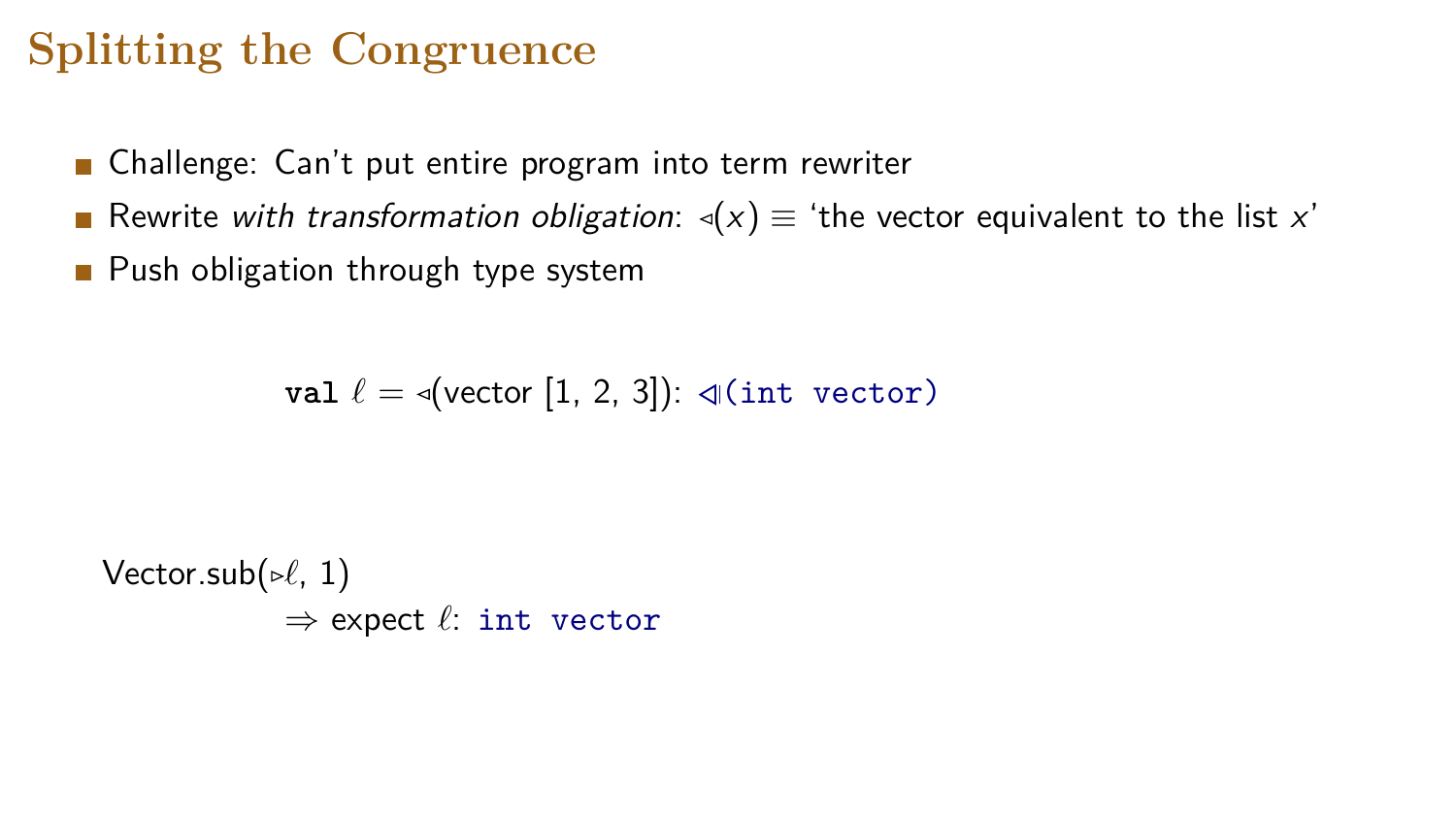- Challenge: Can't put entire program into term rewriter
- Rewrite with transformation obligation:  $\triangleleft(x) \equiv$  'the vector equivalent to the list x'
- **Push obligation through type system**
- **Complementary obligations cancel out:**  $\triangleright(\triangleleft(\tau)) = \tau$

**val**  $\ell = \sqrt{\text{vector} [1, 2, 3]}$ :  $\sqrt{\text{int vector}}$ 

Vector.sub( $\nu$ , 1)  $\Rightarrow$  expect  $\ell$ : **⊲**(int vector)

#### **Typechecks!**